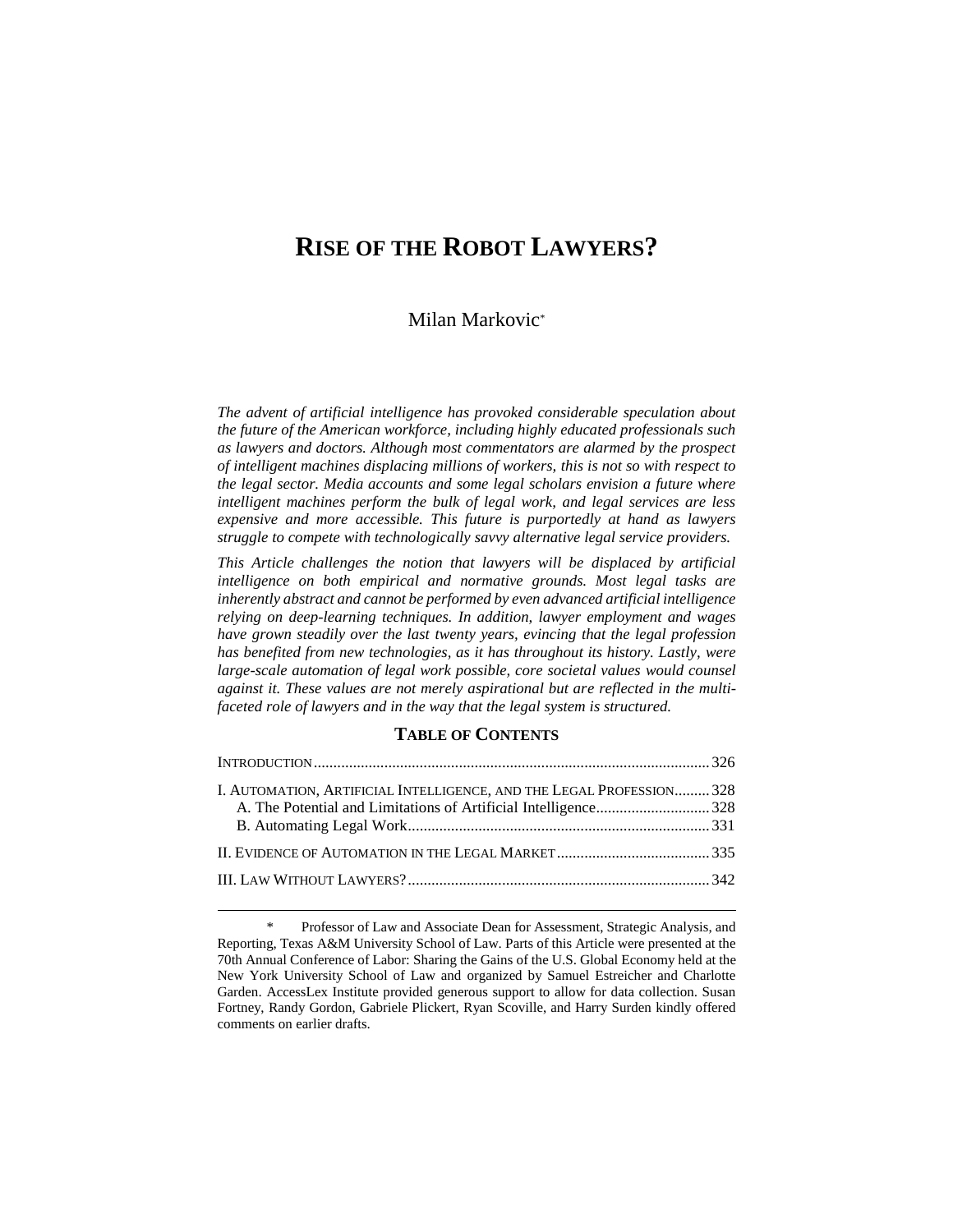CONCLUSION ........................................................................................................349

### <span id="page-1-3"></span><span id="page-1-0"></span>**INTRODUCTION**

Economists and legal scholars have long speculated about technology's impact on the labor market.<sup>1</sup> The United States was sufficiently concerned about workforce automation and the potential displacement of American workers that President Johnson commissioned a blue-ribbon panel on the topic in  $1964<sup>2</sup>$ . The hollowing out of the American manufacturing industry is due predominately to automation in the form of manufacturing robots.<sup>3</sup>

<span id="page-1-2"></span><span id="page-1-1"></span>The advent of advanced artificial intelligence systems has raised the prospect that white-collar workers may be as susceptible to automation as their bluecollar counterparts.<sup>4</sup> A recent report by McKinsey Consulting suggests that half of all activities performed by American workers could be automated using available technologies.<sup>5</sup> Other observers offer lower estimates but acknowledge that millions of jobs could be lost, many of which may never be replaced.<sup>6</sup> If media coverage is any guide, we are rapidly nearing a future where most jobs, including those of lawyers and doctors, will belong to robots.<sup>7</sup>

2*. See* David H. Autor, *Why Are There Still So Many Jobs? The History and Future of Workplace Automation*, 29 J. ECON. PERSP. 3, 3–4 (2015).

3*. See* MICHAEL J. HICKS & SRIKRANT DEVARAJ, THE MYTH AND REALITY OF MANUFACTURING IN AMERICA 6 (2017), https://conexus.cberdata.org/files/MfgReality.pdf.

4*. See* Dana Remus & Frank Levy, *Can Robots be Lawyers? Computers, Lawyers, and the Practice of Law*, 30 GEO. J. LEGAL ETHICS 501, 503 (2017).

5*. See* JAMES MANYIKA ET AL., A FUTURE THAT WORKS: AUTOMATION, EMPLOYMENT, AND PRODUCTIVITY 2 (2017), https://www.mckinsey.com/~/media/mckinsey/featured%20insights/Digital%20Disruption/ Harnessing%20automation%20for%20a%20future%20that%20works/A-future-that-works-Full-report-MGI-January-2017.ashx.

6*. See* Ljubica Nedelkoska & Glenda Quintini, *Automation, Skills Use and Training* 7 (OECD Soc., Emp. and Migration, Working Papers No. 202, 2017), https://www.oecd-ilibrary.org/docserver/2e2f4eea-en.pdf?expires=1552176316&id=id &accname=guest&checksum=261F4CA439211DFE24014E9DE2D52E0E (suggesting that 14% of jobs are at high risk of automation).

7*. See, e.g*., Harold Stark, *Prepare Yourself, Robots Will Soon Replace Doctors in Healthcare*, FORBES (July 10, 2017, 1:00 PM), https://www.forbes.com/sites/haroldstark/2017/07/10/prepare-yourselves-robots-will-soonreplace-doctors-in-healthcare/#7cd4da4e52b5; John Markoff, *Armies of Expensive Lawyers Replaced by Cheap Software*, N.Y. TIMES (March 4, 2011), https://www.nytimes.com/2011/03/05/science/05legal.html.

<sup>1</sup>*. See, e.g.*, JOHN MAYNARD KEYNES, *Economic Possibilities for Our Grandchildren*, *in* ESSAYS IN PERSUASION 325 (2010) ("We are being afflicted with a new disease of which some readers may not yet have heard the name, but of which they will hear a great deal in the years to come—namely, technological unemployment."); DAVID RICARDO, ON THE PRINCIPLES OF POLITICAL ECONOMY AND TAXATION 393 (2001) ("[T]he substitution of machinery for human labour, is often very injurious to the interests of the class of labourers.").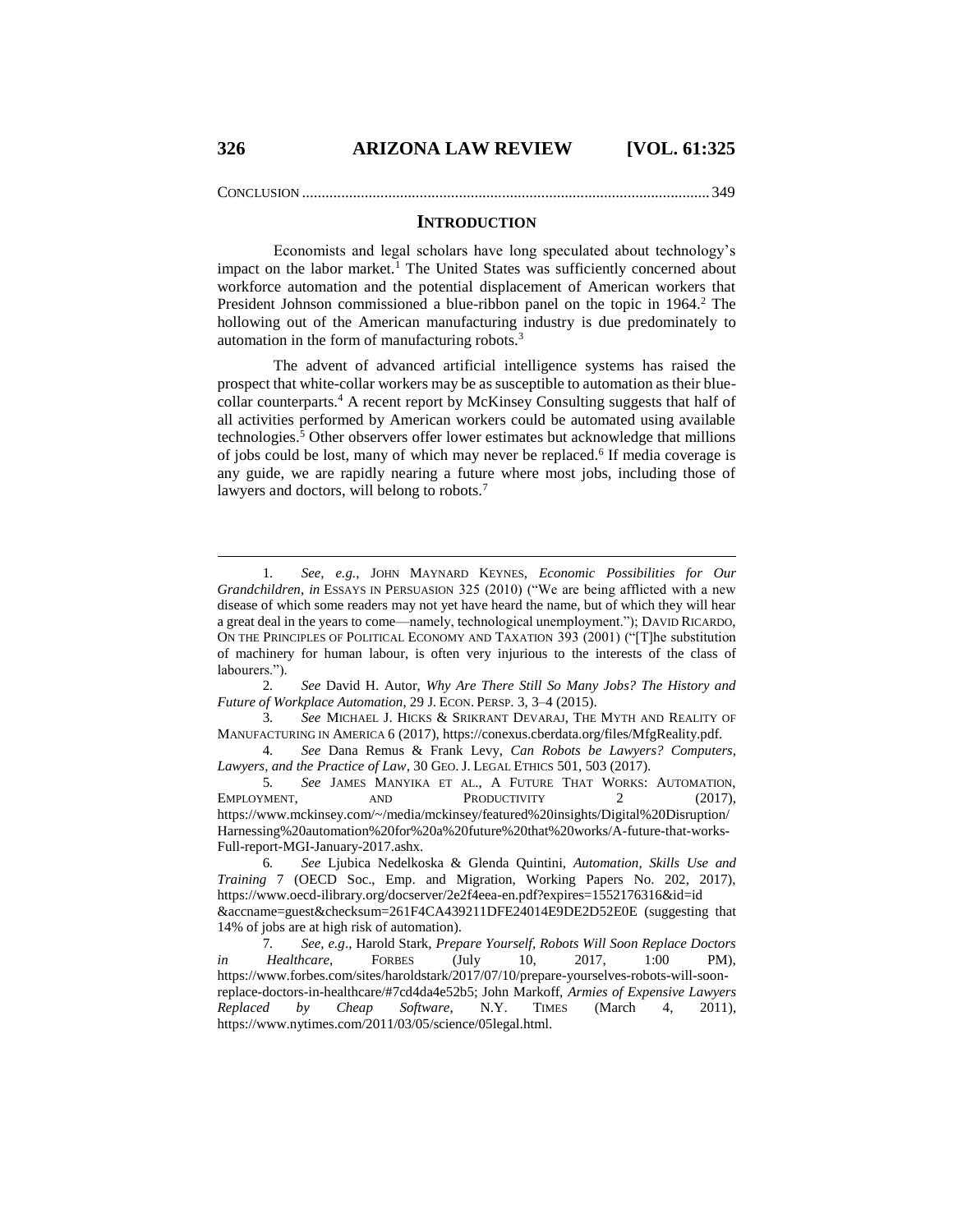What has been lost amidst these prognostications is that automation is not merely a matter of technological capacity.<sup>8</sup> In some situations, it would be impractical or prohibitively expensive to replace human workers with machines.<sup>9</sup> Public attitudes are also relevant. Americans continue to work as bank tellers and in customer service although machines can perform many of the tasks associated with these positions.<sup>10</sup> Unsurprisingly, most human beings prefer to interact and conduct business with other humans.

To conceive of automation as antithetical to labor also overlooks that most technologies are labor augmenting.<sup>11</sup> Technological developments allow workers to devote their time to higher-order tasks, leading to increased productivity and boosting employment and wages.<sup>12</sup> For example, IBM's much-publicized Watson computer aids doctors in diagnosing patients, enabling them to see more patients and devise better treatments.<sup>13</sup>

<span id="page-2-1"></span>The legal sector is a particularly interesting case study. Although automation has engendered alarm in other contexts, it has been welcomed in law.<sup>14</sup> Part of the reason may be that Americans tend to hold negative views of the legal profession.<sup>15</sup> However, a number of legal scholars maintain that intelligent machines will lower the cost of legal services and make it far easier for Americans to obtain legal representation.<sup>16</sup> The automation of legal work is allegedly very much in progress. Daniel Katz writes:

 $\overline{a}$ 

12*. See id.*; *see also* Daron Acemoglu, *Labor-and Capital-Augmenting Technical Change*, 1 J. EUR. ECON. ASS'N 1, 4 (2003) (suggesting that labor-augmenting role of technology follows from profit-making incentives).

13*. See generally* David H. Freeman, *A Reality Check for IBM's AI Ambitions*, MIT TECH. REV. (June 27, 2017, 6:45 PM), https://www.technologyreview.com/s/607965/areality-check-for-ibms-ai-ambitions/ (describing progress and challenges of Watson in healthcare). Watson has received negative publicity recently for botching diagnoses and suggesting life-threatening treatments. *See, e.g*., Anne Palmer, *IBM's Watson AI Suggested 'Often Inaccurate' and 'Unsafe' Treatment Recommendations for Cancer Patients, Internal Documents Show*, DAILY MAIL (July 27, 2018), https://www.dailymail.co.uk/sciencetech/article-6001141/IBMs-Watson-suggestedinaccurate-unsafe-treatment-recommendations-cancer-patients.html.

14*. See* Remus & Levy, *supra* not[e 4,](#page-1-2) at 502–03.

15*. See, e.g.*, Eli Wald & Russell G. Pearce, *Being Good Lawyers: A Relational Approach to Law Practice*, 29 GEO.J. LEGAL ETHICS 601, 604 (2016); Leonard E. Gross, *The Public Hates Lawyers: Why Should We Care?*, 29 SETON HALL L.REV. 1405, 1415–17 (1999) (documenting the public's low opinion of lawyers from the 1930s to the 1990s, notwithstanding that clients seem to appreciate their own lawyers).

16*. See, e.g*., BENJAMIN H. BARTON & STEPHANOS BIBAS, REBOOTING JUSTICE: MORE TECHNOLOGY, FEWER LAWYERS, AND THE FUTURE OF LAW 195 (2017); John O.

<span id="page-2-0"></span><sup>8</sup>*. See* Nedelkoska & Quintini, *supra* not[e 6,](#page-1-0) at 68–70.

<sup>9</sup>*. See* MANYIKA, *supra* note [5,](#page-1-1) at 33–34.

<sup>10.</sup> *See id.* at 68.

<sup>11</sup>*. See generally* James A. Kahn & Jong-Soo Lin, *Skilled Labor-Augmenting Technological Progress in U.S. Manufacturing*, 113 Q.J. ECON. 1281, 1281 (1998) (defining "labor-augmenting technological progress" as an increase in the effective labor input of skilled workers).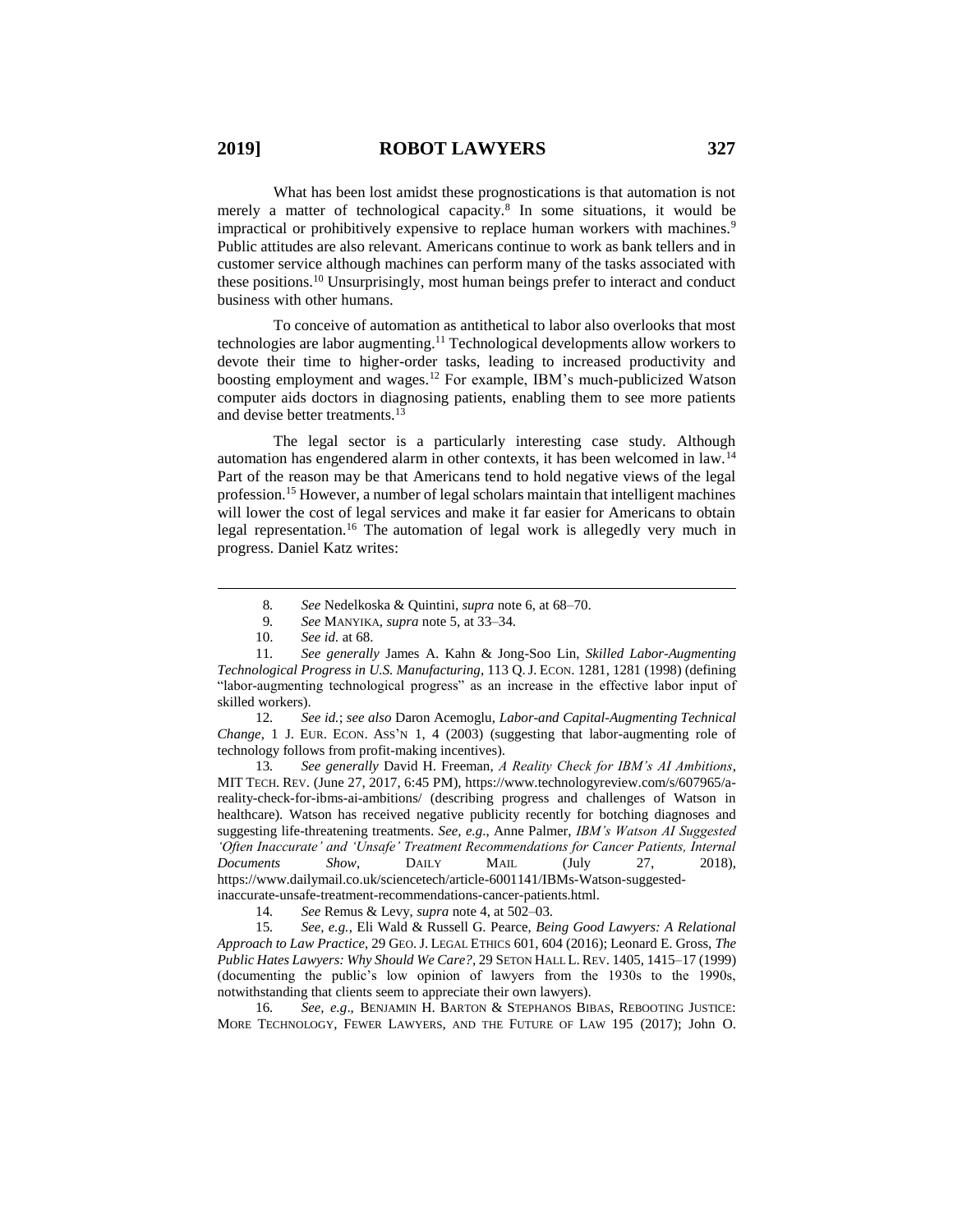The bundle of skills associated with the practice of law falls on a continuum where a number of basic tasks have already been displaced by computation, automation, and *"*soft*"* artificial intelligence. Faced with cost pressures, clients and law firms are leveraging legal information technology to either automate or semi-automate tasks previously performed by teams of lawyers. Like many industries before it, the march of automation, process engineering, informatics, and supply chain management will continue to operate and transform our industry.<sup>17</sup>

<span id="page-3-0"></span>The legal sector is somewhat opaque in its operations. Yet, as this Article shall seek to demonstrate, lawyers should not fear artificial intelligence's rise. Lawyers are increasingly reliant on technology, but there is limited evidence that intelligent machines are performing even basic legal tasks without human assistance, and higher-order tasks will remain beyond intelligent machines' capabilities for the foreseeable future. New avenues of legal work are also being created as society becomes increasingly reliant on artificial intelligence.

Part I of this Article contends that the notion that most legal work can be automated fails to consider artificial intelligence's limitations and lawyers' day-today activities. As set out in Part II, employment and wage data also refute that lawyers are being replaced by machines. Even where automation may be possible, Part III maintains that important and deep-seated societal values may counsel against it. These values are not merely aspirational but are reflected in the multi-faceted role of lawyers and in the way that the legal system is structured. More than most other workers, lawyers are well-positioned to thrive alongside the machines.

## **I. AUTOMATION, ARTIFICIAL INTELLIGENCE, AND THE LEGAL PROFESSION**

#### *A. The Potential and Limitations of Artificial Intelligence*

Technology has allowed for the automation of many activities that were once performed by human workers. The jobs that have historically been most vulnerable to automation consist of routine and repetitive tasks.<sup>18</sup> Although this dichotomy has been framed in terms of education and skill, some blue-collar jobs consist primarily of nonroutine tasks, and some white-collar jobs consist predominately of observing step-by-step procedures.<sup>19</sup> For example, many

18. Autor, *supra* not[e 2,](#page-1-3) at 12.

19*. See, e.g*., Carl Benedikt Frey & Michael A. Osborne, *The Future of Employment: How Susceptible Are Jobs to Computerisation?*, 114 TECHNOLOGICAL FORECASTING & SOC. CHANGE 254, 255 (2017); David H. Autor & David Dorn, *The Growth* 

<span id="page-3-1"></span>McGinnis & Russel G. Pearce, *The Great Disruption: How Machine Intelligence Will Transfer the Role of Lawyers in the Delivery of Legal Services*, 82 FORDHAM L. REV. 3041, 3055 (2014). *But see* Milan Markovic, *Juking Access to Justice to Deregulate the Legal Market*, 29 GEO. J. LEGAL ETHICS 63, 75–77 (2017) (noting the limits of technology in addressing the justice gap).

<sup>17</sup>*. See* Daniel Martin Katz, *Quantitative Legal Prediction— Or— How I Learned to Stop Worrying and Start Preparing for the Data-Driven Future of the Legal Services Industry*, 62 EMORY L.J. 909, 910–11 (2013) (citations omitted).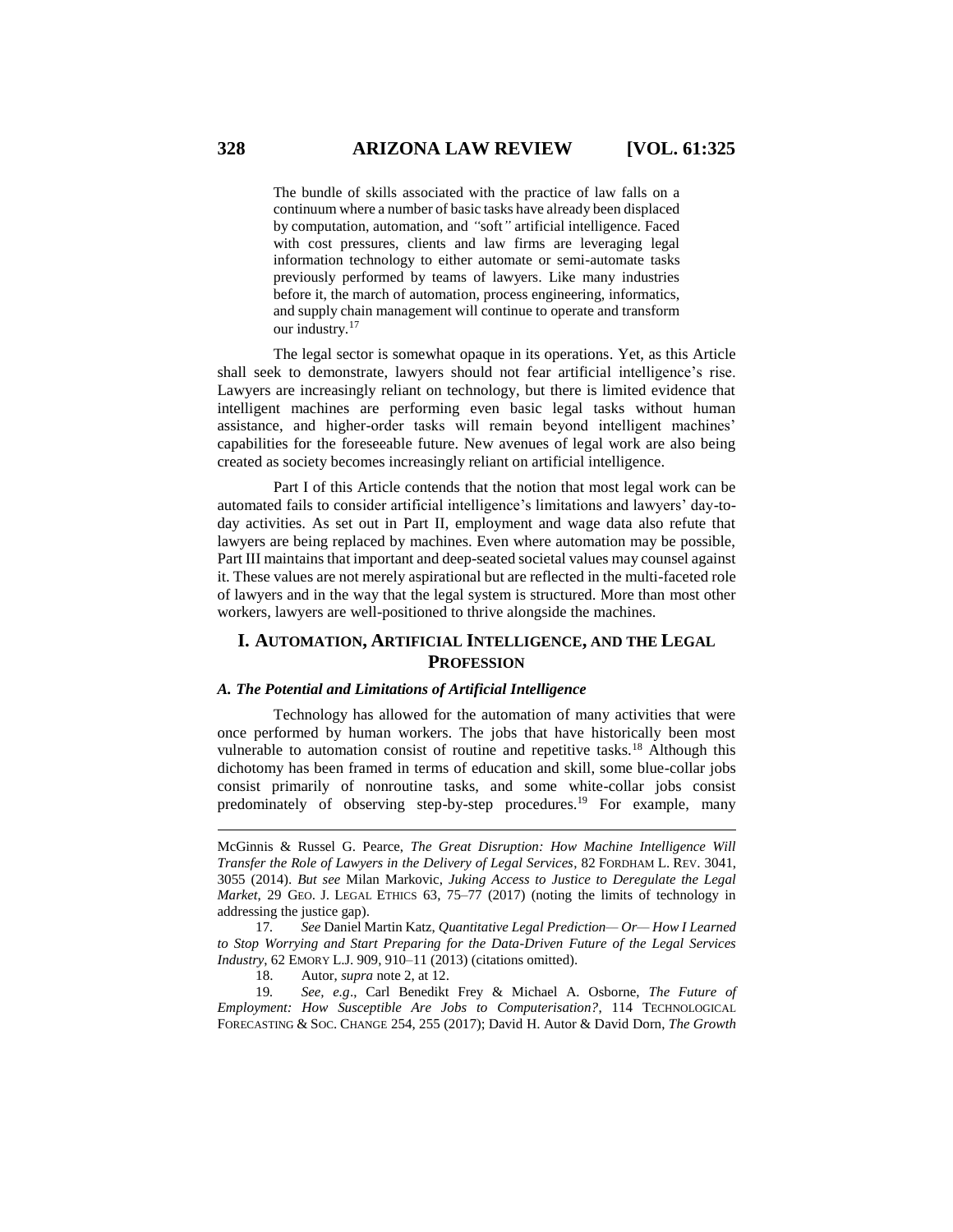construction jobs involve nonroutine work and cannot be automated easily whereas various office jobs, such as loan underwriting, rely on predetermined procedures and can already be automated.<sup>20</sup> Consistent with this dichotomy, the number of people employed in nonroutine jobs has increased steadily for decades whereas the number employed in routine jobs has been flat.<sup>21</sup>

The term "artificial intelligence" originated in 1956.<sup>22</sup> Although definitions of artificial intelligence vary, the term is generally associated with the automation of intelligent behavior via computer processes.<sup>23</sup> Modern artificial intelligence systems operate by using algorithms to detect patterns in data; on the basis of these patterns, they discern rules that are used to make assessments that resemble those made by humans.<sup>24</sup> The classification of email as spam is a simple example.<sup>25</sup> After being trained on millions of emails, a spam filter is able to identify key characteristics that are associated with spam emails and quarantine emails that demonstrate those characteristics.<sup>26</sup>

<span id="page-4-1"></span>More advanced artificial intelligence systems consist of vast artificial neural networks that make connections in their network via probabilistic inferences.<sup>27</sup> As they are exposed to more data, these systems engage in "deep" learning" and reassess these connections so that they are more fine-tuned to the data in question.<sup>28</sup> Marvin Minsky and Herbert Simon were among the first thinkers to predict that intelligent machines would eventually master any work that humans could do.<sup>29</sup> While these predictions have proven overly optimistic, intelligent machines are expected to match—or surpass—humans in activities such as driving in the years ahead.<sup>30</sup>

20. MANYIKA, *supra* not[e 5,](#page-1-1) at 13.

21*. See* Maximiliano Dvorkin, *Jobs Involving Routine Tasks Aren't Growing*, FED. RES. BANK ST. LOUIS: ON THE ECONOMY (Jan. 4, 2016), https://www.stlouisfed.org/on-theeconomy/2016/january/jobs-involving-routine-tasks-arent-growing.

22*. See* STUART J. RUSSELL & PETER NORVIG, ARTIFICIAL INTELLIGENCE: A MODERN APPROACH 3 (1995).

23*. Id*. at 5 (citation omitted).

24*. See* Harry Surden, *Machine Learning and Law*, 89 WASH. L. REV. 87, 89–91 (2014).

25. *Id.* at 90.

26. *Id.* at 91.

27*. See* Yann LeCun, Yoshua Bengio & Geoffrey Hinton, *Deep Learning*, 521 NATURE 436, 441 (2015).

28*. See id*. at 438.

29*. See* Daron Acemoglu & Pascual Restrepo, *Artificial Intelligence, Automation and Work* 11 (Nat'l Bureau of Econ. Res., Working Paper No. 24196, 2018), https://www.nber.org/papers/w24196.

30. Erik Brynjolfsson, Tom Mitchell & Daniel Rock, *What Can Machines Learn and What Does It Mean For Occupations and the Economy*? 108 AEA PAPERS & PROC. 43, 43 (2018).

<span id="page-4-2"></span><span id="page-4-0"></span>*of Low-Skill Service Jobs and the Polarization of the US Labor Market*, 103 AM. ECON. REV. 1553, 1559 (2013) ("[T]echnological progress . . . greatly reduces the cost of accomplishing routine, codifiable job tasks but has a comparatively minor impact on the cost of performing in-person service tasks.").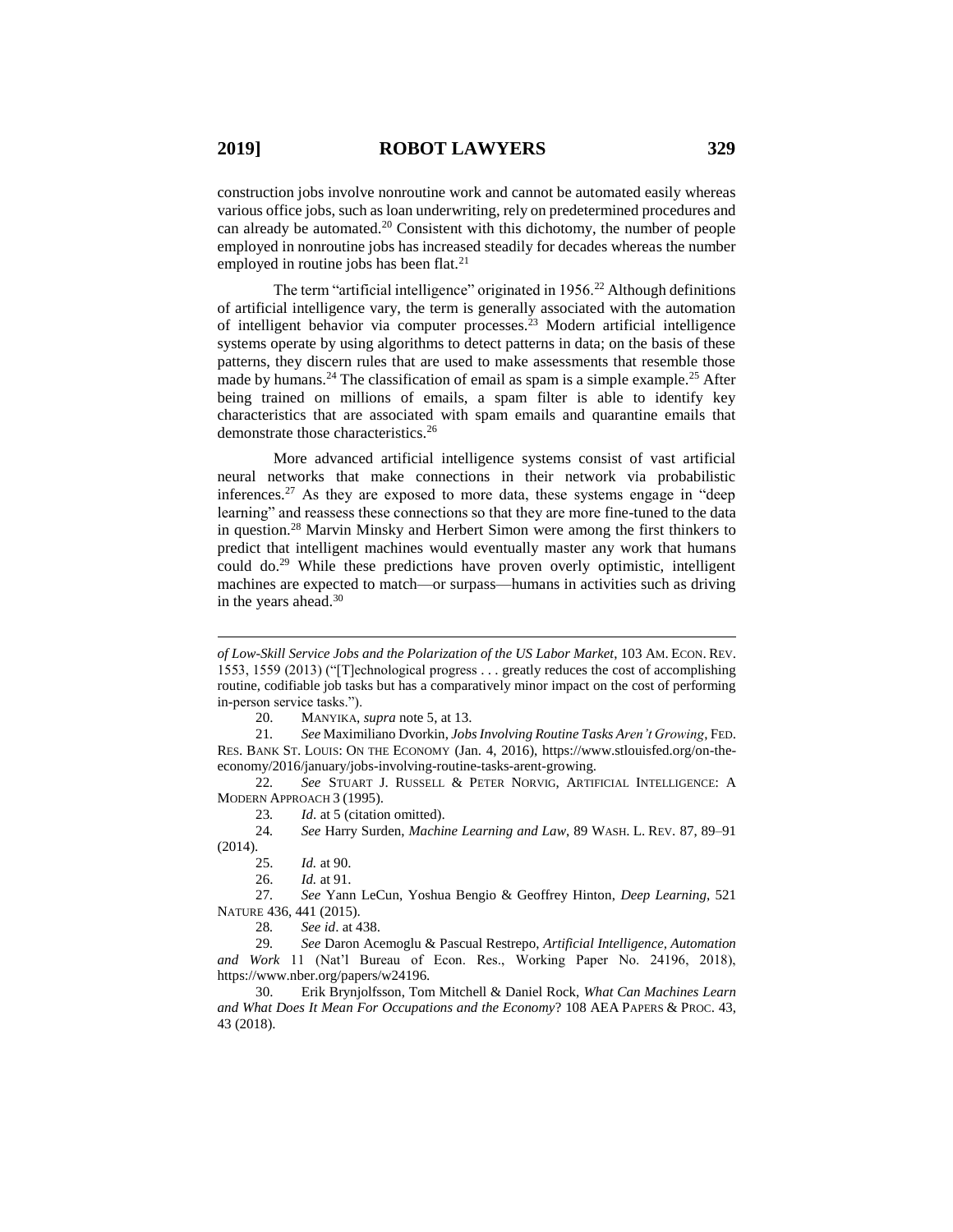Thus far, the artificial intelligence's economic effects have been modest.<sup>31</sup> However, unlike other technological advances that have generally made workers more productive and increased demand for labor, there is growing concern that intelligent machines will displace workers and drive down wages.<sup>32</sup> Prognosticators warn of a "jobless future"<sup>33</sup> and "the end of work."<sup>34</sup> In this veritable dystopia, the only economic winners will allegedly be those who own, control, and service the machines.<sup>35</sup>

Notwithstanding artificial intelligence's rapid development, intelligent machines have significant limitations that popular discourse has ignored. As complex as a task such as driving may appear to be, it involves fixed rules and pattern recognition and therefore can be learned by machines.<sup>36</sup> Many other tasks fall outside of this paradigm. David Autor writes:

> One category includes tasks that require problem-solving capabilities, intuition, creativity, and persuasion. These tasks, which we term "abstract," are characteristic of professional, technical, and managerial occupations . . . they place a premium on inductive reasoning, communications ability, and expert mastery. The second broad category includes tasks requiring situational adaptability, visual and language recognition, and in-person interactions—which we call "manual" tasks. Manual tasks are characteristic of food preparation and serving jobs, cleaning and janitorial work, grounds cleaning and maintenance, in-person health assistance by home health aides, and numerous jobs in security and protective services.<sup>37</sup>

To overcome artificial intelligence's limitations with respect to abstract and manual tasks, there is growing consensus that artificial intelligence may have to jettison the deep-learning techniques upon which it is based.<sup>38</sup> Current research is only in the nascent phase of "reverse engineering" the human brain so that machines

<span id="page-5-0"></span><sup>31</sup>*. Id.*

<sup>32.</sup> Acemoglu & Restrepo, *supra* note [29,](#page-4-0) at 1. Self-driving cars alone could cost the United States over 5 million jobs. *See* Steven Greenhouse, *Autonomous Vehicles Could Cost America 5 Million Jobs. What Should We Do About It?*, L.A. TIMES (Sept. 22, 2016, 4:00 AM), http://www.latimes.com/opinion/op-ed/la-oe-greenhouse-driverlessjob-loss-20160922-snap-story.html.

<sup>32.</sup> MANYIKA, *supra* not[e 5,](#page-1-1) at 13.

<sup>33.</sup> *Id.*

<sup>34</sup>*. See, e.g*., JEREMY RIFKIN, THE END OF WORK: THE DECLINE OF THE GLOBAL LABOR FORCE AND DAWN OF THE POST-MARKET ERA (1995); Ji Shisan, *The End of Work*?, N.Y. TIMES (Dec. 10, 2015), https://www.nytimes.com/2015/12/10/opinion/the-end-ofwork.html.

<sup>35</sup>*. See* Cynthia Estlund, *What Should We Do After Work? Automation and Employment Law*, 128 YALE L.J. 254 (2018).

<sup>36.</sup> Surden, *supra* not[e 24,](#page-4-1) at 99.

<sup>37.</sup> Autor, *supra* not[e 2,](#page-1-3) at 12.

<sup>38</sup>*. See generally* James Somers*, Is AI Riding A One-Trick Pony?*, MIT TECH. REV. (Sept. 29, 2017), https://www.technologyreview.com/s/608911/is-ai-riding-a-one-trickpony/ (noting that artificial intelligence is based on techniques that are over thirty years old and that progress has plateaued).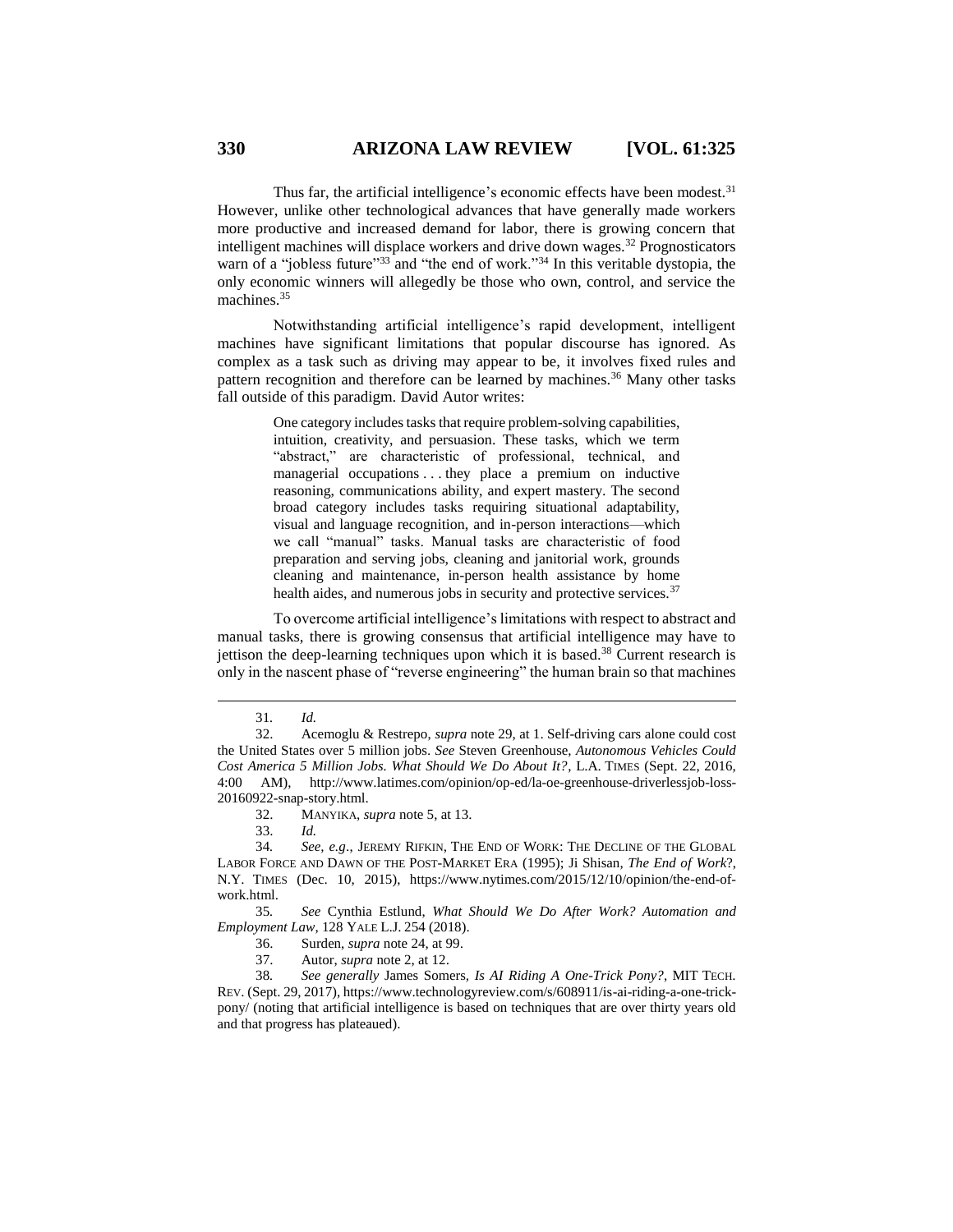can begin to make the type of judgments that humans make intuitively and on the basis of limited data in completing manual and abstract tasks.<sup>39</sup> Rather than contemplating artificial intelligence induced "joblessness," society would be better off identifying and cultivating the skills that are likely to be in demand in the economy of the future.<sup>40</sup>

## *B. Automating Legal Work*

As highly educated professionals whose work involves "problemsolving . . . intuition, creativity and persuasion," as well as written and verbal communication, lawyers would seem to be poor candidates for automation.<sup>41</sup> Nevertheless, media accounts and a growing number of legal scholars have focused on the threat that artificial intelligence poses to the legal profession.<sup>42</sup> For example, John McGinnis and Russell Pearce have argued that the ability of intelligent machines to perform core legal tasks, such as document discovery, legal research, document drafting, and the prediction of case outcomes, will reduce demand for lawyers drastically.<sup>43</sup>

The notion that technology can supplant lawyers predates artificial intelligence. At one time, commentators speculated that technologies such as the typewriter would revolutionize legal practice and threaten attorney livelihoods by simplifying legal drafting, from which attorneys had derived much of their incomes. <sup>44</sup> The legal profession was able to survive the typewriter as well as other impactful technologies. <sup>45</sup> For example, until the advent of Westlaw's Keycite in the

40*. See* Brynjolfsson et al., *supra* note [30,](#page-4-2) at 44 ("[A] shift is needed in the debate about the effects of AI on work: away from the common focus on full automation of many jobs and pervasive occupational replacement toward the redesign of jobs. . . ."); Acemoglu  $\&$ Restrepo, *supra* note [29,](#page-4-0) at 1559 (postulating a mismatch between future employment opportunities and the skills of the available workforce).

44. Michael Simkovic & Frank McIntyre, *The Economic Value of a Law Degree*, 43 J. LEGAL STUD. 249, 275 (2014).

<sup>39.</sup> Joshua B. Tenenbaum et al., *How to Grow A Mind: Statistics, Structure, and Abstraction*, 331 SCI. 1279, 1283–84 (2011). One of the stubborn obstacles to the adoption of automated vehicles is that they are not as adept as human drivers at predicting pedestrian behavior. *See* Amir Rasouli & John K. Tsotsos, *Autonomous Vehicles that Interact with Pedestrians: A Survey of Theory and Practice*, IEEE TRANSACTIONS ON INTELLIGENT TRANSP. SYSTEMS (May 30, 2018), https://arxiv.org/pdf/1805.11773.pdf ("Recent field studies of autonomous vehicles show how the lack of social understanding can result in traffic accidents or erratic behaviors towards pedestrians.").

<sup>41.</sup> *See infra* note 67 and accompanying text.<br>42. *See* Remus & Levy. *supra* note 4. at 506 (c

<sup>42</sup>*. See* Remus & Levy, *supra* not[e 4,](#page-1-2) at 506 (collecting examples from this genre).

<sup>43.</sup> McGinnis & Pearce, *supra* note [16,](#page-2-0) at 3047–53. More recent focus has been on Blockchain and its potential to replace lawyer intermediaries (on the assumption that Blockchain is widely adopted). *See* Mark Fenwick et al., *Legal Education in the Blockchain Revolution*, 20 VAND.J. ENT. & TECH. L. 351, 359 (2017). These authors define "Blockchain" as "a shared digital ledger or database that maintains a continuously growing list of transactions among participating parties regarding digital assets. . . ." *Id.* at 366.

<sup>45</sup>*. See* Remus & Levy, *supra* note [4,](#page-1-2) at 503 ("The Internet, email, and legal research databases like Westlaw and Lexis have been impacting and altering legal practice for decades.").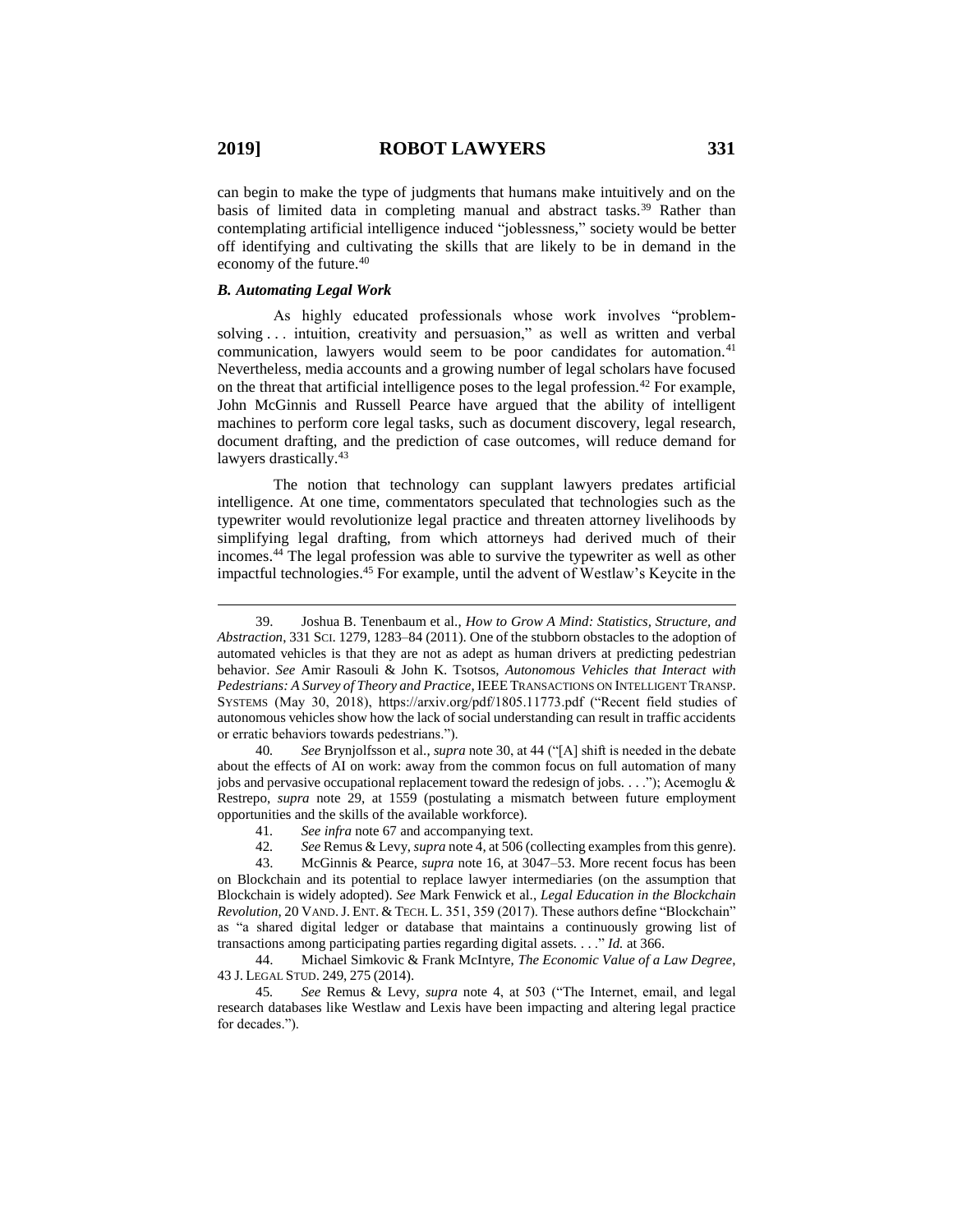late 1990s, attorneys would bill for time spent in library stacks ascertaining whether cited authorities constituted "good law;" <sup>46</sup> now overruled or superseded authorities are flagged electronically because of computerized research.<sup>47</sup> The finalizing of legal memoranda was also a laborious endeavor prior to word processing. Lawyers would draft tables of authority manually and would have to set their briefs in linotype and take them to commercial printers.<sup>48</sup> Improvements in technology ultimately facilitated and improved lawyers' representation of their clients by enabling lawyers to spend less time on ministerial tasks.

Artificial intelligence's potential impact on the law was first raised in a law review article written in 1970.<sup>49</sup> Although the authors considered artificial intelligence merely a potential "aid[] in the process of legal reasoning,"<sup>50</sup> the technology now has many practical applications. For example, artificial intelligence can simplify legal research by identifying authorities that are frequently referenced with respect to a particular proposition of law.<sup>51</sup> It can also assist with contract drafting by highlighting provisions that are apt to appear in certain types of contracts.<sup>52</sup>

Another promising field is legal analytics. Legal analytics is an application of artificial intelligence that makes probabilistic predictions in a matter based on similar, previously concluded matters.<sup>53</sup> The more data to which artificial intelligence systems are exposed, the better their ability to predict potential outcomes, whether they pertain to the likelihood of prevailing at trial, settlement value, or legal fees expended.<sup>54</sup>

To complete all of the aforementioned tasks, artificial intelligence requires substantial input and training from lawyers.<sup>55</sup> The dichotomy between routine and

50. *Id.*

 $\overline{a}$ 

51*. See* Surden, *supra* note [24,](#page-4-1) at 89–90.

54*. See* Surden, *supra* note [24,](#page-4-1) at 96.

55*. See generally* Remus & Levy, *supra* not[e 4,](#page-1-2) at 522 ("When a user builds a new system, much of the language-parsing module is prepackaged. But the retrieval and ranking neural nets must be trained through supervised learning, and so, like Westlaw and Lexis, require a substantial initial effort.").

<sup>46</sup>*. See* Debra Baker, *The Enemy is in their Cites*, 84 A.B.A. J. 24, 24 (1998) (noting that citation checking required "hours in library stacks").

<sup>47.</sup> *See id.*

<sup>48</sup>*. See* William T. Braithwaite, *How is Technology Affecting the Practice and Profession of Law?*, 22 TEX. TECH L. REV. 1113, 1132 (1991).

<sup>49.</sup> Bruce G. Buchanan & Thomas E. Headrick, *Some Speculation About Artificial Intelligence and Reasoning*, 23 STAN. L. REV. 40, 60 (1970).

<sup>52.</sup> *See* William E. Forster & Andrew L. Lawson, *When to Praise the Machine: The Promise and Perils of Automated Transactional Drafting*, 69 S.C. L. REV. 597, 621–22 (2018).

<sup>53.</sup> "Legal analytics use big data, algorithms, and AI to make predictions from or detect trends in large data sets." Gary E. Marchant*, Artificial Intelligence and the Future of Legal Practice*, 14 SCITECH LAW. 20, 30 (2017).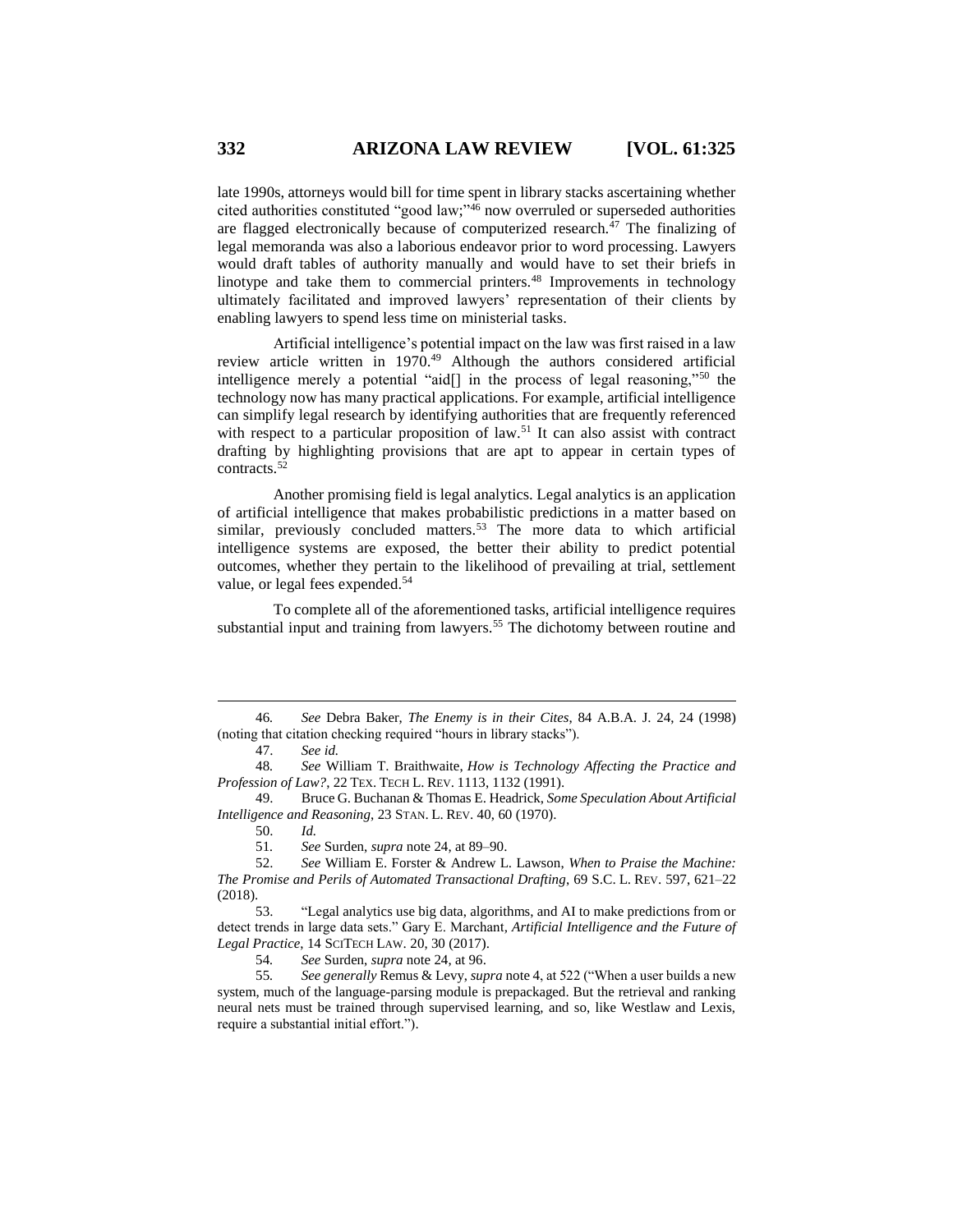nonroutine work is salient here.<sup>56</sup> There is a world of difference between locating an authority for a basic proposition of law versus identifying an authority that best advances a client's position in litigation. Similarly, the mere fact that employment contracts often feature standardized noncompete clauses does not mean that such clauses can, and should be, included in all employees' contracts or that they will be enforceable.<sup>57</sup> Many legal problems are not conducive to "one-size-fits-all" solutions and will require some lawyer involvement.<sup>58</sup>

<span id="page-8-1"></span>In terms of legal prediction, artificial intelligence will likely complement lawyers without necessarily making litigation any less frequent.<sup>59</sup> The most sophisticated artificial intelligence system can be led astray if it does not have access to the "right" data.<sup>60</sup> For an intelligent machine to be able to predict the outcome of a case or regulatory action, lawyers must conduct a thorough investigation of a matter's particulars and collect information about similar matters before the same fact-finder or administrator.<sup>61</sup>

<span id="page-8-0"></span>Prediction is less complex when there is a fixed record and reliable evidence of past outcomes—as there is when a case reaches the Supreme Court of the United States—but machines cannot determine definitively the set of precedents upon which a court (or agency) is likely to rely.<sup>62</sup> Precedents can also be cabined, revisited, or overruled. The fact-intensive nature of most legal disputes, the constant promulgation of new laws and regulations, and the presence of substantial legal indeterminacy all complicate legal analysis and prediction.<sup>63</sup> It may also be in the

58. Deficient one-size-fits-all legal solutions also strain the legal system. *See, e.g*., Frank Pasquale, *A Rule of Persons, Not Machines: The Limits of Legal Automation*, 87 GEO. WASH. L. REV. 1, 12–13 (2018) (noting mistreatment of retirement funds in wills created by LegalZoom); Dustin A. Zacks, *Robo-Litigation*, 60 CLEV. ST. L. REV. 867, 884–90 (2013) (examining cases pertaining to robo-signing and the foreclosure crisis).

59*. See* McGinnis & Pearce, *supra* note [16,](#page-2-0) at 3053.

60. One particular issue is whether to provide access to unpublished cases, which often differ from published ones. For a discussion of implicit bias in artificial intelligence, see Amanda Levendowski, *How Copyright Law Can Fix Artificial Intelligence's Implicit Bias Problem*, 93 WASH. L. REV. 579, 583–85 (2018), examining possible sources of bias.

61. Surden, *supra* note [24,](#page-4-1) at 104–05; *see also* Remus & Levy, *supra* note [4,](#page-1-2) at 524–25 (noting the difficulty of predicting judicial and jury decision-making).

62*. See* Mark Tushnet, *Defending the Indeterminacy Thesis*, 16 QUINNIPIAC L. REV. 339, 346 (1996) (suggesting that to change the law lawyers need only identify a "background rule" that, once put into play, can provide the basis for an entirely different legal rule).

63*. See* Remus & Levy, *supra* not[e 4,](#page-1-2) at 519. For a discussion of the indeterminacy thesis in law, see, for example, Milan Markovic, *Advising Clients After Critical Legal Studies*

<sup>56.</sup> McGinnis and Pearce concede that there will be "superstar" lawyers in the automated legal future who will continue to practice much as they do today. *See* McGinnis & Pearce, *supra* not[e 16,](#page-2-0) at 3054–55.

<sup>57.</sup> As Professor Bishara has noted, "Despite some agreed-upon basic principles of how these restrictive covenants are reviewed by most state courts, there nonetheless exists no truly uniform approach across jurisdictions determining exactly what sorts of factors are sufficient to support an employer's claims for injunctive relief." Norman D. Bishara, *Fifty Ways to Leave Your Employer: Relative Enforcement of Covenants Not to Compete, Trends, and Implications for Employee Mobility Policy*, 13 U. PA. J. BUS. L. 751, 757 (2011).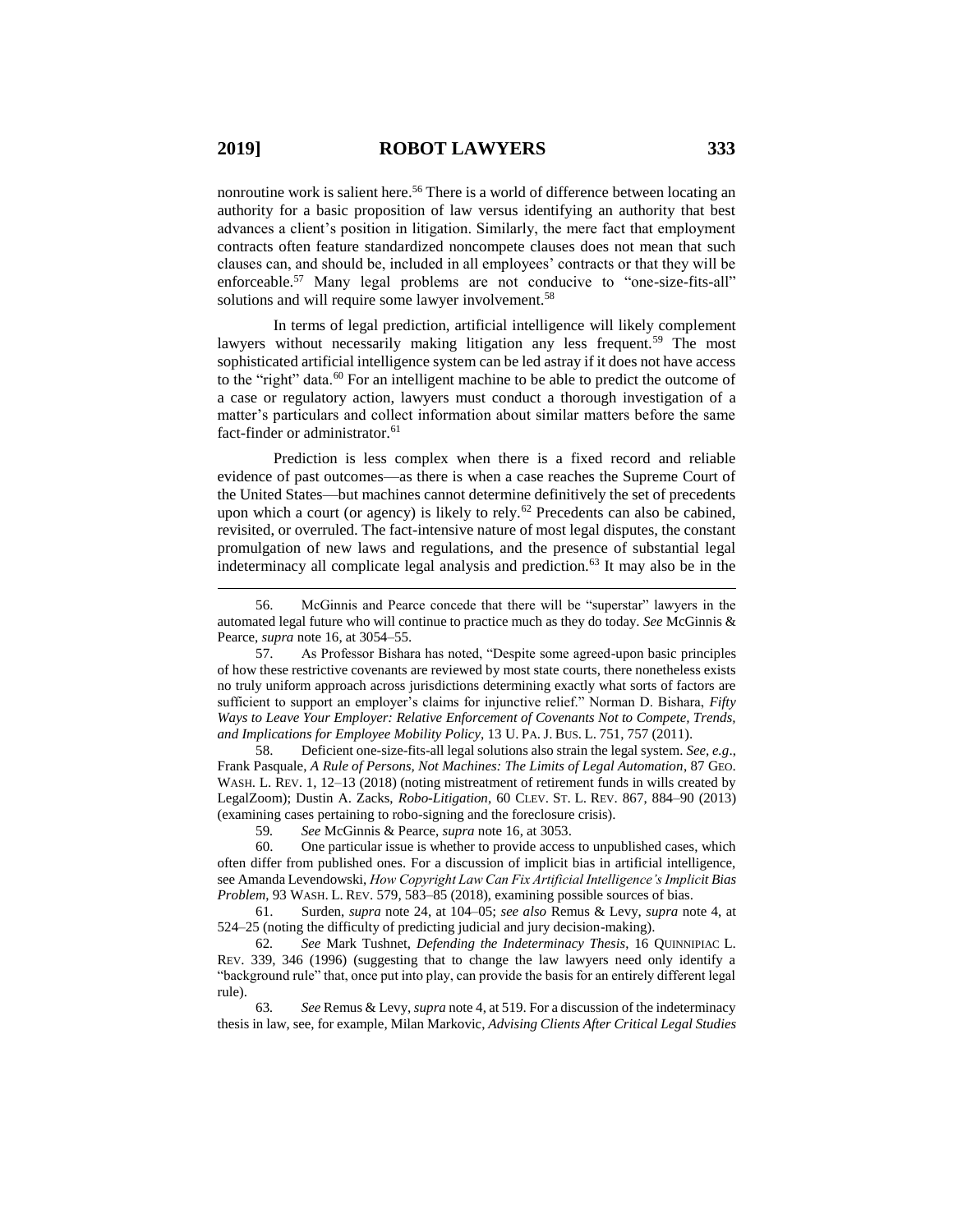self-interest of parties to direct their attorneys to litigate in instances where the analytics suggest that they should not.<sup>64</sup>

A recent study by Dana Remus and Frank Levy of large- and medium-sized law firms' billings sheds light on intelligent machines' potential to displace lawyers.<sup>65</sup> Remus and Levy determined that lawyers spend little time on discovery and other automatable activities; most attorney time is allocated to legal strategy and analysis, client advising, fact investigation, negotiations, and court appearances.<sup>66</sup> Even ardent futurists have conceded that these activities are beyond the capabilities of intelligent machines and that they are unlikely to supplant lawyers with respect to these functions. 67

<span id="page-9-0"></span>Another key insight from the Remus and Levy study is that the nature of legal work is not static. The adoption of artificial intelligence in discovery, for example, has created other avenues of legal work.<sup>68</sup> Lawyers spend less time reviewing documents for production purposes than they have in the past but spend

64. Clients may rationally choose to litigate although the prospect of prevailing is low. Litigation may confer a business advantage, for example, or may serve the public interest. *See*, *e.g.*, Ronald J. Gilson, *The Devolution of the Legal Profession: A Demand Side Perspective*, 49 MD. L. REV. 869, 875–76 (1990) (noting that litigation to secure a business advantage is "commonplace"); Thomas D. Rowe, Jr., *The Legal Theory of Attorney Fee-Shifting*, 1982 DUKE L.J. 651, 662 (noting public-interest rationale).

65. Remus & Levy, *supra* not[e 4,](#page-1-2) at 529–30.

66*. See id.* at 532–33.

67*. See generally* RICHARD SUSSKIND, TOMORROW'S LAWYERS 58 (2013) (conceding that technology cannot replace oral advocates); Tom C. Lin, *National Pastimes*, 55 B.C.L. REV. 1197, 1205 (2014) ("A lawyer's critical skills of counsel and persuasion seem unlikely to ever be outsourced, in whole or in part, to machines."). A cognitive scientist explained recently in an interview with the *MIT Technology Review*: "It's not that computers can't replace lawyers because lawyers do really complicated things. It's because lawyers read and talk to people. It's not like we're close. We're so far." Somers, *supra* note [38](#page-5-0) (quoting Eyal Dechter).

68. Katz concedes that artificial intelligence will create work in other areas for attorneys but appears to assume that most lawyers lack the skills that will be in demand in the data-driven future. *See* Katz, *supra* note [17,](#page-3-0) at 964. This does not mean, of course, that they cannot acquire them; lawyers have strong cognitive and social skills that are integral to the contemporary economy.

*and the Torture Memos*, 114 W. VA. L. REV. 109, 148–50 (2011); Tushnet, *supra* note [62,](#page-8-0) at 341. Of course, not all legal work involves indeterminacy, and some lawyers' practices consist partly of writing form contracts and "cookie-cutter" briefs. However, these tactics tend to be confined to narrow practice areas and are highly controversial insofar as they do not take into account the specific circumstances of a client's situation. *See, e.g.*, Landis v. Fannie Mae, 922 F. Supp. 2d 646, 650 (E.D. Mich. 2013) (chastising attorney for filing cookie-cutter complaints and briefs on behalf of defendants in foreclosure proceedings); Fobare v. Weiss, No. 99-CV-1452, 2000 WL 654969, at \*1 (N.D.N.Y. May 16, 2000) (admonishing attorney for engaging in the "cookie-cutter" practice of law and failing to undertake a reasonable inquiry into his client's claims); *see also* Nora Freeman Engstrom, *Run-of-the-Mill Justice*, 22 GEO. J. LEGAL ETHICS 1485, 1546 (2009) (suggesting that "settlement mills" are law firms that are characterized by high volumes of cases and cookiecutter assembly-line procedures).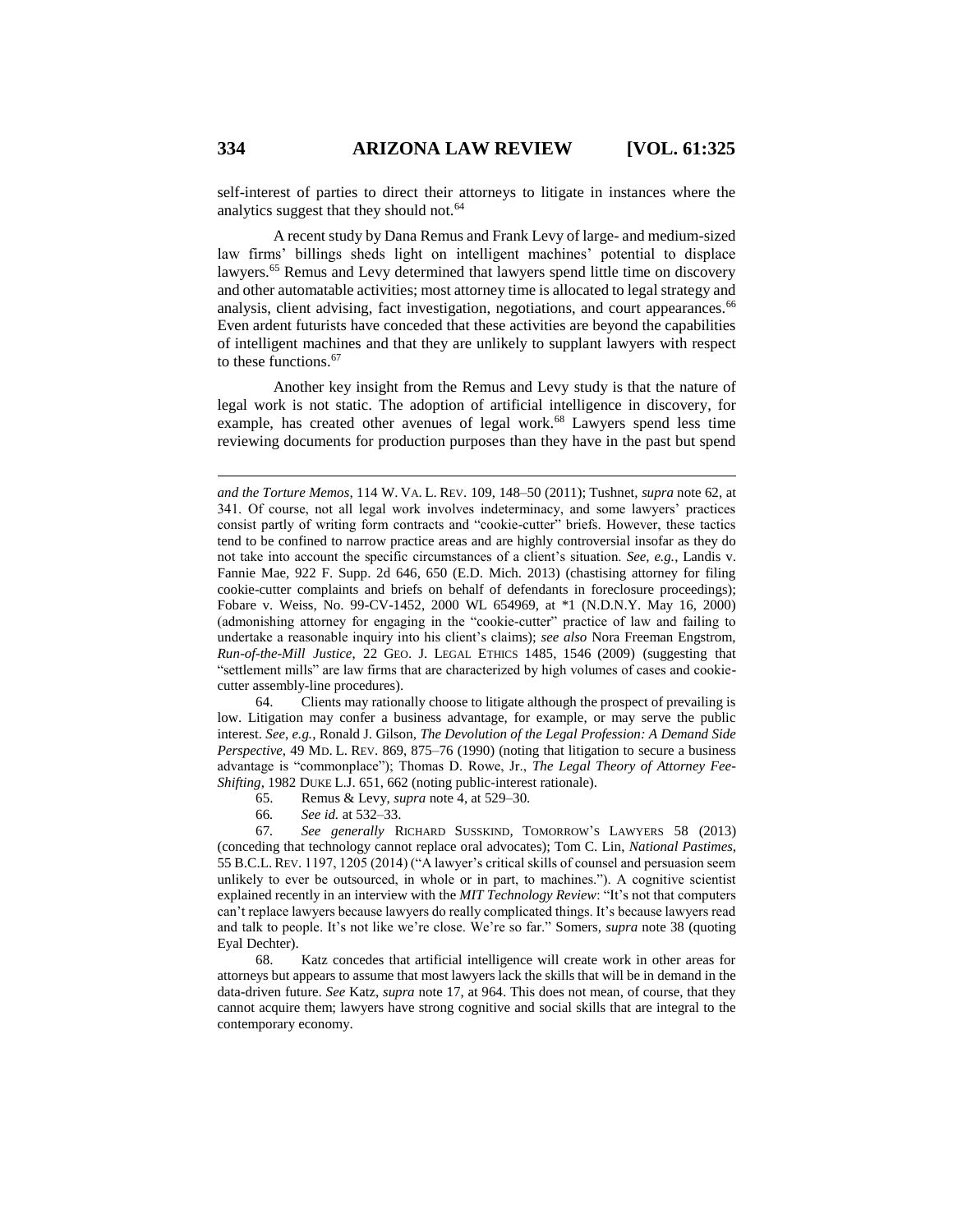more time familiarizing themselves with their clients' data and negotiating and contesting document-review protocols.<sup>69</sup> Lucrative practice specialties, such as cybersecurity and data privacy, would have been unimaginable a generation ago but are integral to today's data-driven economy.<sup>70</sup>

In light of the varied and evolving set of tasks carried out by attorneys, it should come as no surprise that artificial intelligence researchers have predominately regarded lawyers as relatively immune from automation. In their influential 2016 paper, Benedikt Frey and Michael Osborne estimate that lawyers have only a 3.5% risk of automation—far less than computer programmers, petroleum engineers, and reporters, among other professionals.<sup>71</sup> Other empirical accounts are in accordance. $\bar{7}$ <sup>2</sup> This literature has received minimal attention from legal scholars who have chosen to focus on document discovery and other discrete legal tasks where artificial intelligence has had a major impact.<sup>73</sup> But lawyers have proven resistant to automation throughout their history, and the automation of certain routine types of legal work is hardly evidence that attorneys' core tasks will soon be performed by intelligent machines.<sup>74</sup>

### <span id="page-10-0"></span>**II. EVIDENCE OF AUTOMATION IN THE LEGAL MARKET**

As described in the previous Part, much of what is known about artificial intelligence suggests that it will not displace attorneys. Nevertheless, technology is improving continuously, and it is conceivable that lawyers devote more time to

<sup>69</sup>*. See* Remus & Levy, *supra* note [4,](#page-1-2) at 517–18; *see also* Benjamin L. S. Ritz, *Will This Dog Hunt?: An Attorney's Guide to Predictive Coding*, 57 S. TEX. L. REV. 345, 374 (2016) (noting cases where the costs of motion practice far exceeded the savings from the adoption of predictive-coding protocols).

<sup>70</sup>*. See, e.g*., Allison Grande, G*rowing Privacy Laws Raise GCs' Fears of Legal Exposure*, LAW 360 (Nov. 15, 2018, 11:04 PM), https://www.law360.com/legalindustry/articles/1102301/growing-privacy-laws-raise-gcsfears-of-legal-exposure.

<sup>71.</sup> Frey & Osborne, *supra* not[e 19,](#page-3-1) at 269–72.

<sup>72</sup>*. See* Autor & Dorn, *supra* note [19,](#page-3-1) at 1559; David J. Deming, *The Growing Importance of Social Skills in the Labor Market* 3 (Nat'l Bureau of Econ. Res., Working Paper No. 21473, 2017), https://www.nber.org/papers/w21473.pdf; *see also* Daron Acemoglu & David Autor, *Skills, Tasks and Technologies: Implications for Employment and Earnings*, 4 HANDBOOK LAB. ECON. 1043, 1076–77 (2011) (noting that difficult-to-automate abstract tasks are "characteristic of professional ... occupations, such as law ... [and] medicine . . . .").

<sup>73</sup>*. See, e.g*., Katz, *supra* [17,](#page-3-0) at 936–40 (describing the Supreme Court Forecasting Project and private analytics company Lex Machina); William D. Henderson, *A Blueprint for Change*, 40 PEPP. L. REV. 461, 489 (2013) (describing the profitability and visibility of legaldocument provider LegalZoom). *But see* JOANNA GOODMAN, ROBOTS IN LAW ii (2016) (suggesting that lawyers may benefit from artificial intelligence more than other professionals because it could free them from the burdens of process work and enable them to refocus on their core functions).

<sup>74</sup>*. See* Brook E. Gotberg, *Technically Bankrupt*, 48 SETON HALL L. REV. 111, 116 (2017) (describing consensus that artificial intelligence will not come for lawyers "anytime soon").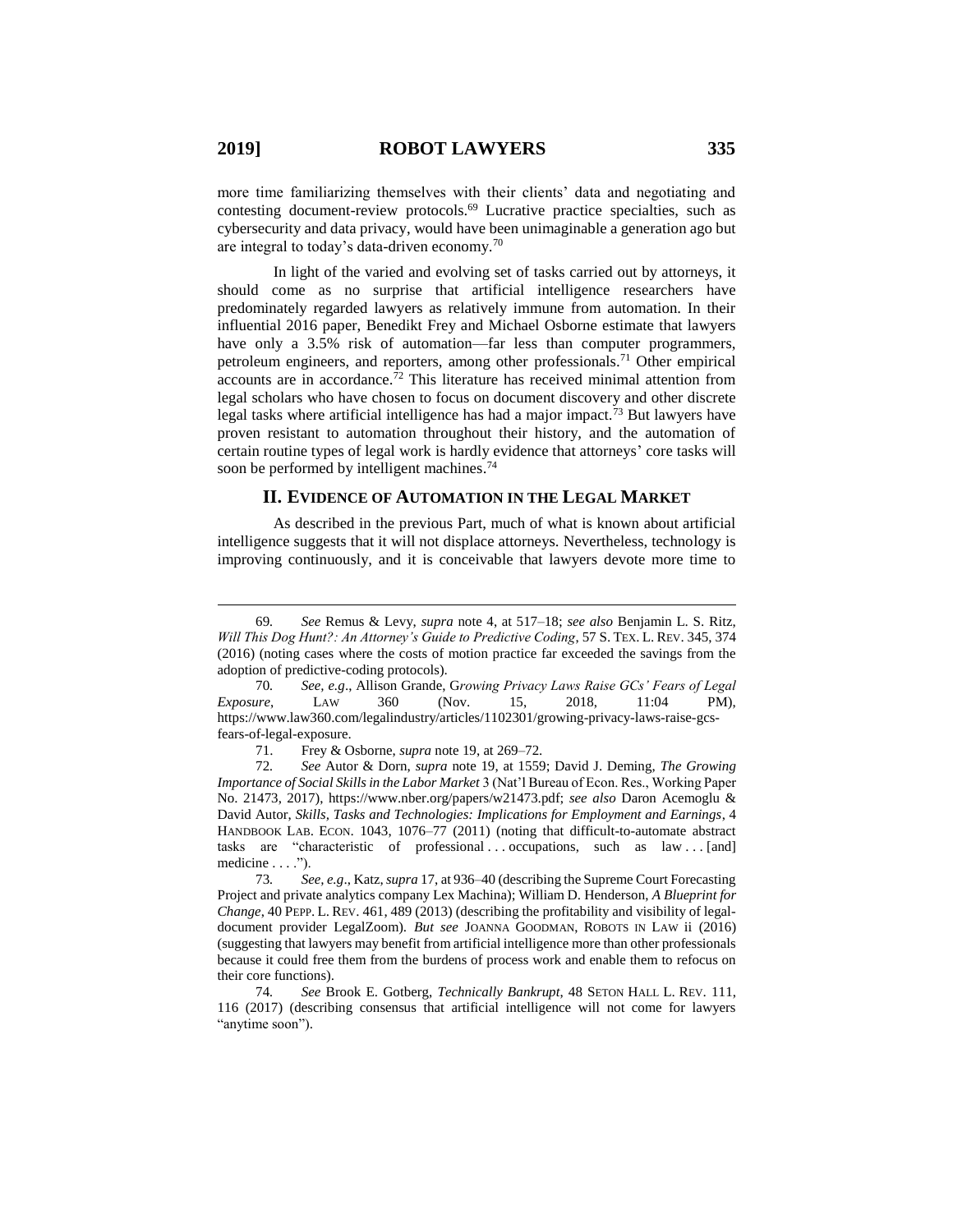routine tasks than assumed, rendering them vulnerable to automation.<sup>75</sup> Scholars have referenced, *inter alia*, falling pay for newer lawyers and the rise of alternative legal service providers to argue that technology is already disrupting the legal market and shifting legal work away from lawyers.<sup>76</sup>

To measure automation's effects in a given industry, economists assess the relationship between productivity and employment.<sup>77</sup> Employment and wages have traditionally increased with productivity; however, partly due to automation, productivity has grown in certain industries while workers' incomes and job prospects have faltered.<sup>78</sup> Automation is labor displacing when it causes a "decoupling" between productivity on the one hand and employment and wages on the other.<sup>79</sup>

The manufacturing industry is a dramatic example of labor-displacing automation.<sup>80</sup> Table 1 illustrates that manufacturing output has increased steadily since the late 1980s while employment has fallen precipitously.<sup>81</sup> Unsurprisingly, real wages in manufacturing have also fallen over this same period, with workers in manufacturing now earning less than other goods-producing workers.<sup>82</sup>

77*. See* Amy Bernstein & Anand Raman, *The Great Decoupling: An Interview with Erik Brynjolfsson and Andrew McAfee*, HARV. BUS. REV. (June 2015), https://hbr.org/2015/06/the-great-decoupling.

<sup>75.</sup> *See* SUSSKIND, *supra* not[e 67,](#page-9-0) at 109 ("In the long run, increasing amounts of legal work can and will be taken on by advanced computer systems, with a light hand on the tiller from the human beings who are their users.").

<sup>76</sup>*. See, e.g*., Henderson, *supra* note [73,](#page-10-0) at 482–83. "Disruption theory" was coined by Harvard Business School's Clayton Christensen and refers to a process whereby a smaller company with few resources is able to successfully challenge established incumbent businesses by serving an overlooked market and then extending its reach to the incumbents. *See* Clayton M. Christensen, Michael E. Raynor & Rory McDonald, *What Is Disruptive Innovation?*, HARVARD BUS. REV. (Dec. 2015), https://hbr.org/2015/12/what-is-disruptiveinnovation. Numerous acolytes have sought to apply his theory to the law. *See, e.g*., Michele R. Pistone & John Hoeffner, *No Path but One: Law School Survival in an Age of Disruptive Technology*, 59 WAYNE L. REV. 193 (2013); Ray W. Campbell, *Rethinking Regulation and Innovation in the U.S. Legal Services Market*, 9 N.Y.U. J.L. & BUS. 1 (2012).

<sup>78</sup>*. Id.*

<sup>79.</sup> Acemoglu & Restrepo, *supra* not[e 29,](#page-4-0) at 1.

<sup>80</sup>*. See* HICKS & DEVRAJ, *supra* note 3, at 6.

<sup>81.</sup> Author's calculations drawn from U.S. Bureau of Labor Statistics ("BLS"), *Manufacturing Sector: Real Output and All Employees: Manufacturing*, FRED, <https://fred.stlouisfed.org/series/OUTMS> (last visited Mar. 29, 2019).

<sup>82</sup>*. See* Catherine Ruckelshaus & Sarah Leberstein, *Manufacturing Low Pay: Declining Wages in the Jobs That Built America's Middle Class*, NAT'L EMP. L. PROJECT 6– 7 (Nov. 2014), https://www.nelp.org/wp-content/uploads/2015/03/Manufacturing-Low-Pay-Declining-Wages-Jobs-Built-Middle-Class.pdf.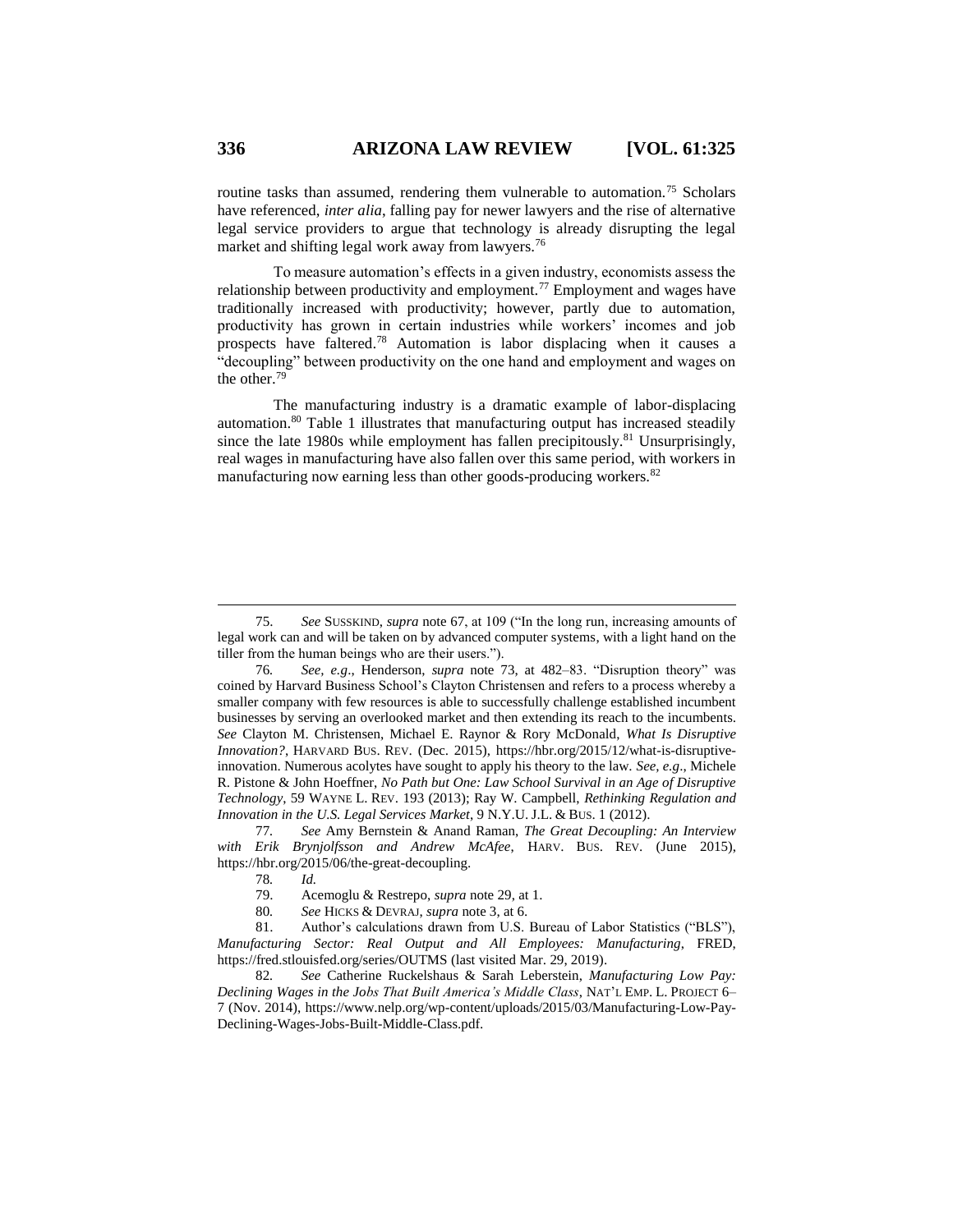

To assess whether similar trends are present in the legal market, Table 2 uses Bureau of Labor Statistics ("BLS") data to track full-time employment among all legal occupations, as well as among lawyers and certain nonlawyer subgroups.<sup>83</sup> If automation has been labor displacing rather than labor augmenting in the legal sector, we would expect to see job losses or at least flat employment.<sup>84</sup>





83. Author's calculations drawn from *Occupational Employment and Wages, May 2017: 23-0000 Legal Occupations (Major Group),* BUREAU LAB. STAT, https://www.bls.gov/oes/2017/may/oes230000.htm (last visited March 30, 2019). BLS employment data does not include legal workers, including lawyers, who may be selfemployed. Thus, the data does not include law-firm partners and solo practitioners. *See Occupational Employment and Wages May 2018*, BUREAU LAB. STAT, https://www.bls.gov/oes/2017/may/oes230000.htm (last visited March 30, 2019).

84. *See* Acemoglu & Restrepo, *supra* not[e 29,](#page-4-0) at 11.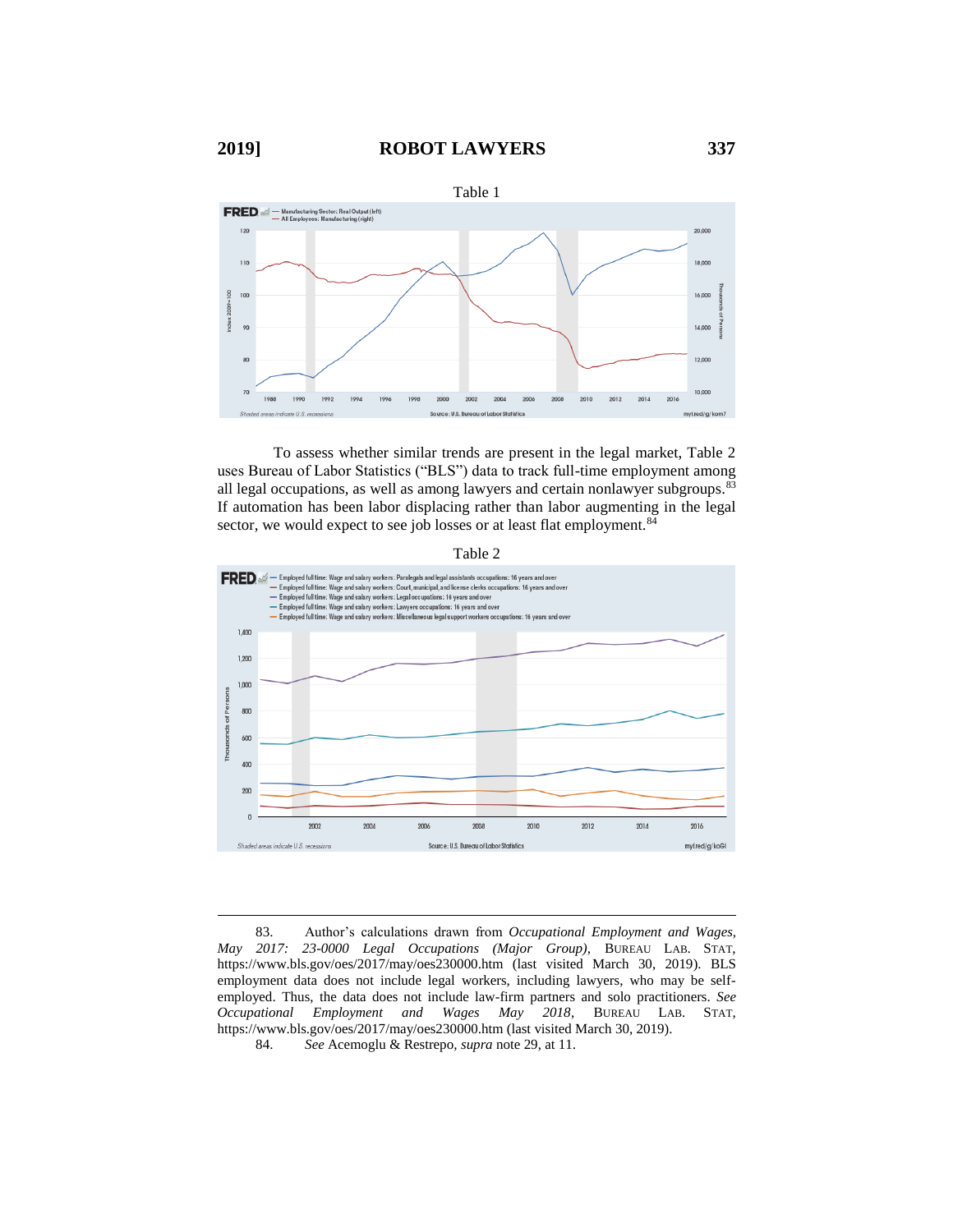Two main trends emerge from Table 2. First, full-time employment in law increased by approximately 340,000 from 2000 to 2017. Although growth was not even throughout this period, with declines between 2002 and 2003 and again between 2015 and 2016, on the whole, the legal sector has added substantial numbers of jobs in stark contrast to industries such as manufacturing that have been wracked by automation.

Second, Table 2 demonstrates that employment growth was not distributed evenly among legal occupations. Lawyer positions represent the majority of legal jobs created; there were approximately 227,000 more lawyers in 2017 than in 2000. The number of paralegal positions also increased significantly (by  $116,000$ ).<sup>85</sup> Court and municipal clerks $^{86}$  and miscellaneous workers—e.g., legal secretaries and other support personnel—experienced declines in employment. The declines were particularly precipitous after the 2008 recession. On January 1, 2017, there were approximately 13,000 fewer court clerks and 42,000 fewer "miscellaneous" legal workers than there were on January 1, 2008, while the number of lawyers grew by 136,000 over this time period. These occupations' divergent fates follow from the dichotomy introduced above: clerks and other support staff, unlike their lawyer counterparts, generally engage in routine tasks and can have their functions automated. <sup>87</sup>

The heterogeneity in legal market employment has been overlooked by some scholars. For example, William Henderson relies on census data to argue that lawyers are being replaced by technology as part of a fundamental restructuring of the legal services industry.<sup>88</sup> To support this claim, he notes that that employment in U.S. law offices fell by approximately 47,000 from 2004 to 2010, whereas employment in "all other legal services" grew by nearly 8,000.<sup>89</sup> However, census data does not distinguish lawyer and nonlawyer employment in law offices, and Henderson concedes that it is ultimately speculation that lawyers have suffered the steepest job losses.<sup>90</sup>

As Table 2 indicates, contrary to Henderson's supposition, lawyer employment has grown steadily, including after the 2008 recession, whereas nonlawyer employment (other than paralegals) has not. The recession undeniably affected lawyers, but layoffs were mostly limited to large corporate law firms that

88*. See* William D. Henderson, *From Big Law to Lean Law*, 38 INT'L REV. L. & ECON. 5, 12 (2013).

<sup>85.</sup> This is surprising because scholars have claimed that paralegals are highly susceptible to automation. *See* Osborne & Frey, *supra* not[e 19,](#page-3-1) at 267.

<sup>86.</sup> This category does not include judicial law clerks.

<sup>87</sup>*. See also* Nir Jaimovich & Henry E. Siu, *The Trend is the Cycle: Job Polarization and Jobless Recoveries* (Nat'l Bureau of Econ. Res., Working Papers 18334, 2012),

https://econ.tau.ac.il/sites/economy.tau.ac.il/files/media\_server/Economics/PDF/2014%20se minars/Jaimovich\_Siu\_2014.pdf (demonstrating that middle-skill jobs that involve routine work are lost mostly during recessions and never fully recover).

<sup>89.</sup> *Id.* at 8.

<sup>90</sup>*. Id*. at 8 n.1.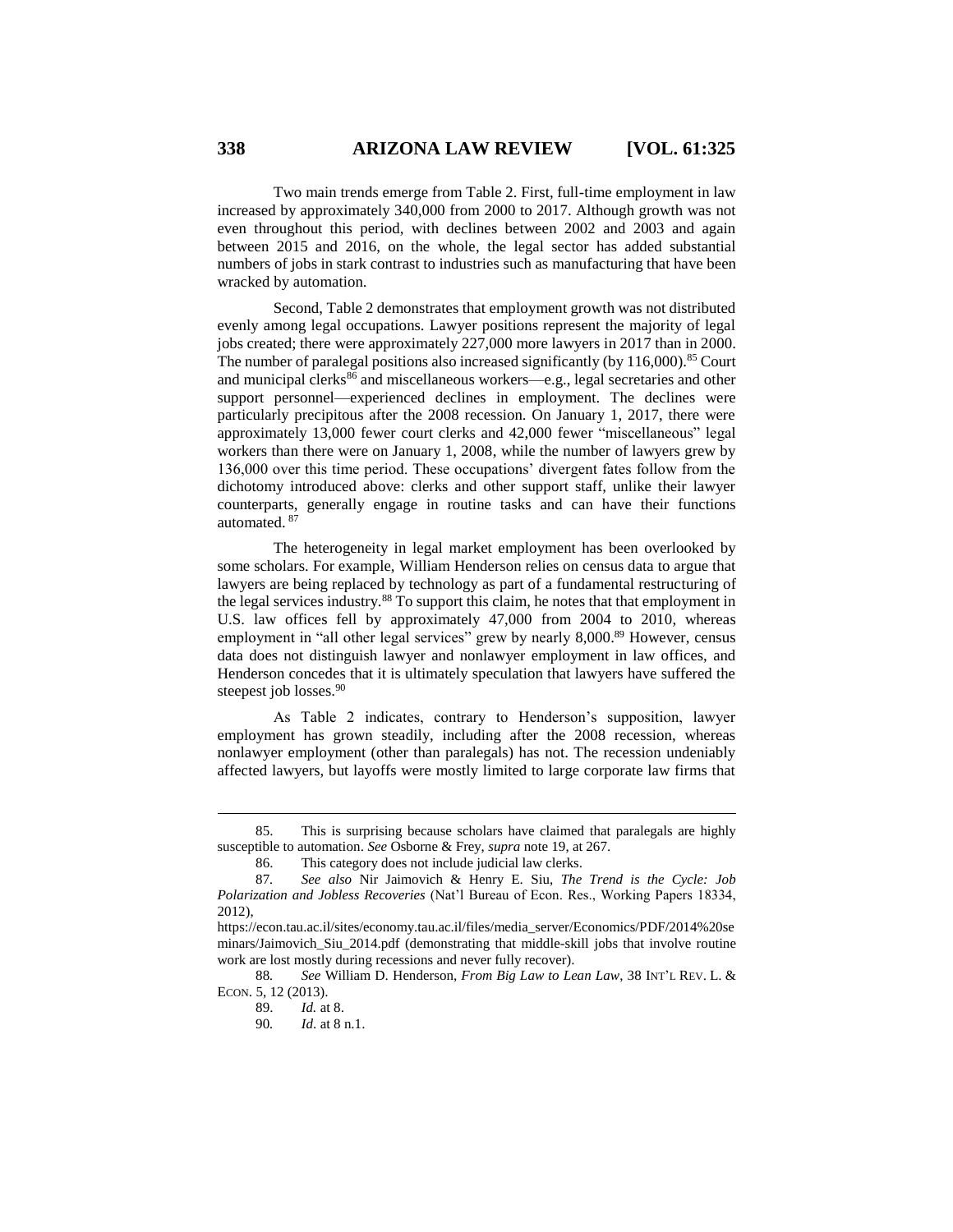employ a relatively small percentage of practicing attorneys.<sup>91</sup> Legal employers such as governments and corporations also do not appear in the above census data and may have been better positioned to weather the recession.<sup>92</sup> Many of the attorneys who separated from private firms during the recession transitioned to positions in smaller firms, government, and industry.<sup>93</sup>

Henderson may be correct that the growth of employment in "other legal services" is an important harbinger for the legal market.<sup>94</sup> However, the "other legal services" sector consists of a number of different types of businesses, including patent agent services, jury consultants, notary publics,  $95$  and alternative legal service providers (ALSPs).<sup>96</sup> It is unclear if these types of businesses truly compete with lawyer-owned firms, let alone constitute a threat to attorneys' livelihoods. For example, the largest ALSPs currently compliment traditional firms by employing temporary attorneys and facilitating large-scale document reviews.<sup>97</sup>

Stagnation of attorney wages would also constitute evidence that automation is displacing attorneys. Yet, as demonstrated in Table 3, the legal services industry as a whole has seen wage growth that far exceeds that of domestic private industries generally.<sup>98</sup> The average full-time worker in a law firm saw his or her income grow from \$56,000 in 1998 to \$99,000 in 2016, with lawyers seeing

92. The data also does not include solo practitioners who do not incorporate their practices. *See Total Employer Establishments*, U.S. CENSUS BUREAU, https://www.census.gov/quickfacts/fact/note/US/BZA010216 (last visited Mar. 29, 2019)*.*

93*. See generally* Joyce S. Sterling & Nancy Reichman, *So, You Want to Be a Lawyer? The Quest for Professional Status in a Changing Legal World*, 78 FORDHAM L. REV. 2289, 2311 (2010) (describing career paths of laid-off attorneys).

94. The growth in employment, if any, does not appear to be matched by gains in terms of revenue. *See Total Revenue for Other Legal Services, Establishments Subject to Federal Income Tax, Employer Firms*, FRED, https://fred.stlouisfed.org/graph/?g=krxL (last visited Mar. 29, 2019) (comparing total revenue of all "Offices of Lawyers" versus total revenue of "All Other Legal Services").

97*. Id*. (noting the different types of ALSPs).

98. Author's calculations drawn from *Wage and Salary Accruals Per Full-Time Equivalent Employee: Domestic Private Industries*, FRED, https://fred.stlouisfed.org/series/J4422C0A052NBEA (last visited April 11, 2019).

<sup>91.</sup> The recession predominately affected hiring at the largest U.S. law firms. *See, e.g.*, Bernard A. Burk, *What's New About the New Normal: The Evolving Market for New Lawyers in the 21st Century*, 41 FLA. ST. U. L. REV. 541, 543 (2014); Gary A. Munneke, *Recessionary Road*, 81 N.Y. ST. B.J. 43, 44 (2009) ("[T]he recession has not been as tough on solos and small firms as it has for the large firms we read about in the legal press."); *see also* Milan Markovic & Gabriele Plickert, *Attorneys' Career Dissatisfaction in the New Normal*, 25 INT'L J. LEGAL PROF. 147, 162 (2018) (noting that most attorneys in private practice work for firms with five or fewer attorneys).

<sup>95</sup>*. See NAICS Code 541199 All Other Legal Services*, SICCODE.COM, https://siccode.com/en/naicscodes/541199/all-other-legal-services (last visited Mar. 29, 2019)*.*

<sup>96</sup>*. See* GEORGETOWN LAW CTR. FOR THE STUDY OF THE LEGAL PROFESSION, ALTERNATIVE LEGAL SERVICE PROVIDERS: UNDERSTANDING THE GROWTH AND BENEFITS OF THESE NEW LEGAL PROVIDERS 4 (2017), https://www.2civility.org/wpcontent/uploads/Alternative-Legal-Service-Providers.pdf.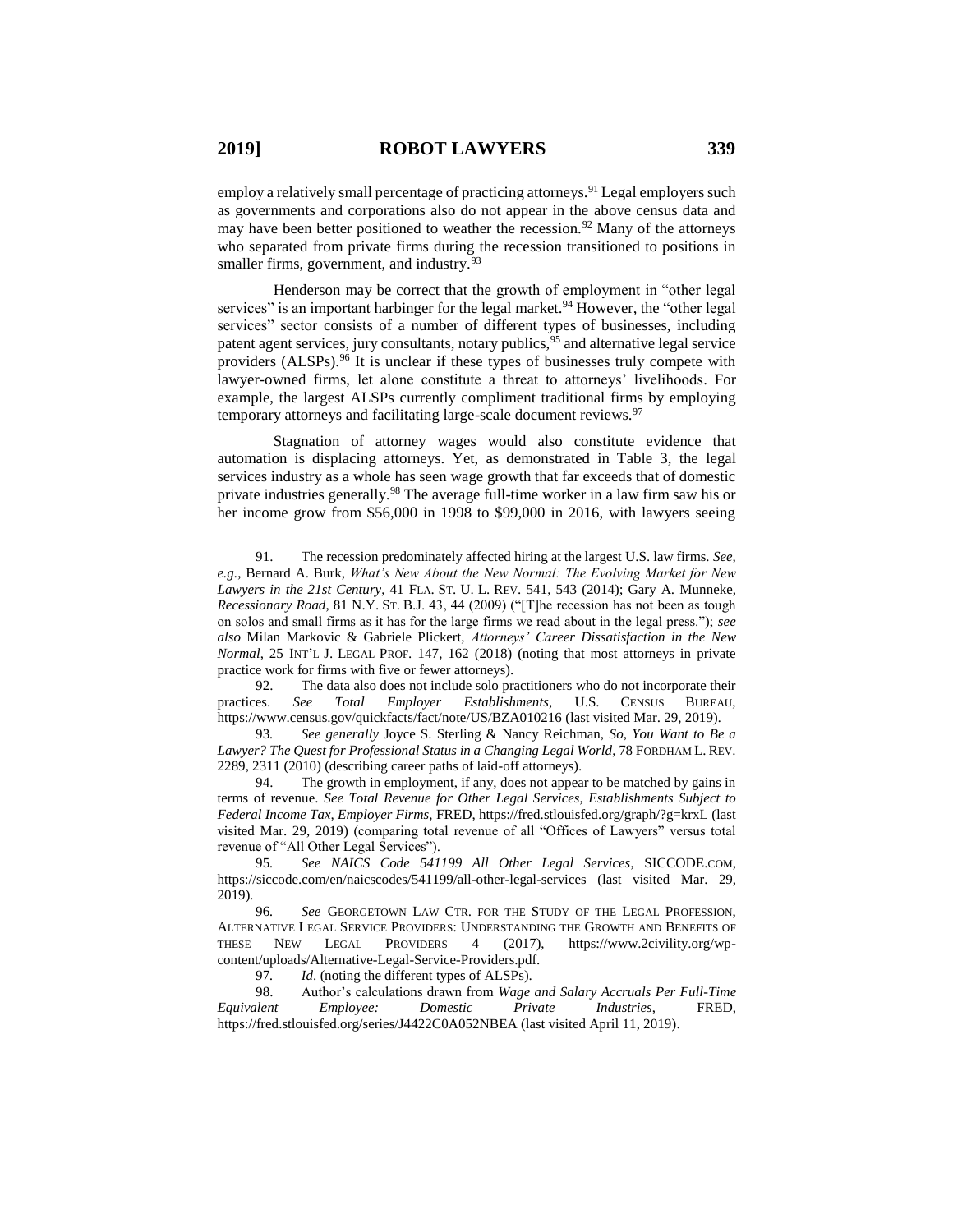substantially higher growth than nonlawyers.<sup>99</sup> By way of contrast, the average American private sector employee saw his or her earnings grow only from \$35,000 to \$59,000 over the same time period.



Table 3

One limitation of the analysis to this juncture is that the foregoing figures do not take into account the many lawyers who are self-employed. It is also possible that the analysis masks the degree to which specific groups of attorneys are being impacted by automation. Commentators have speculated about the plight of solo practitioners and new attorneys in particular.<sup>100</sup>

<span id="page-15-0"></span>Reliable income data for these categories of attorneys are not available at the national level. However, statewide data is available and provides some insight. For example, the State Bar of Texas, the second largest organized bar association in the United States, has periodically collected income data from its members since 2005. <sup>101</sup> Table 4 compares median incomes for all full-time attorneys, solo practitioners, and new attorneys—attorneys who have been practicing for two or

101. To practice law within the State of Texas, one must maintain active membership in the State Bar. TEX. GOV'T. CODE § 81.051.

<sup>99.</sup> According to BLS data, lawyers who worked in the legal services industry saw their incomes increase from \$96,120 on average in 2000 to \$141,890 in 2017; by comparison, paralegals' incomes grew from \$38,020 in 2000 to \$50,410 in 2017. *Compare 2000 Occupational Employment Statistics Survey with 2017 Occupational Employment Statistics Survey*, BUREAU LAB. STAT., https://www.bls.gov/oes/tables.htm (last modified March 29, 2019).

<sup>100</sup>*. See e.g.*, Benjamin H. Barton, *A Glass Half-Full Look at the Changes in the Legal Market*, 38 INT'L REV. LAW & ECON. 28, 29, 33 (2014); Deborah Merritt, *What Happened to the Class of 2010? Empirical Evidence of Structural Change in the Legal Profession*, 2015 MICH. ST. L. REV. 1043, 1104–05 (2014).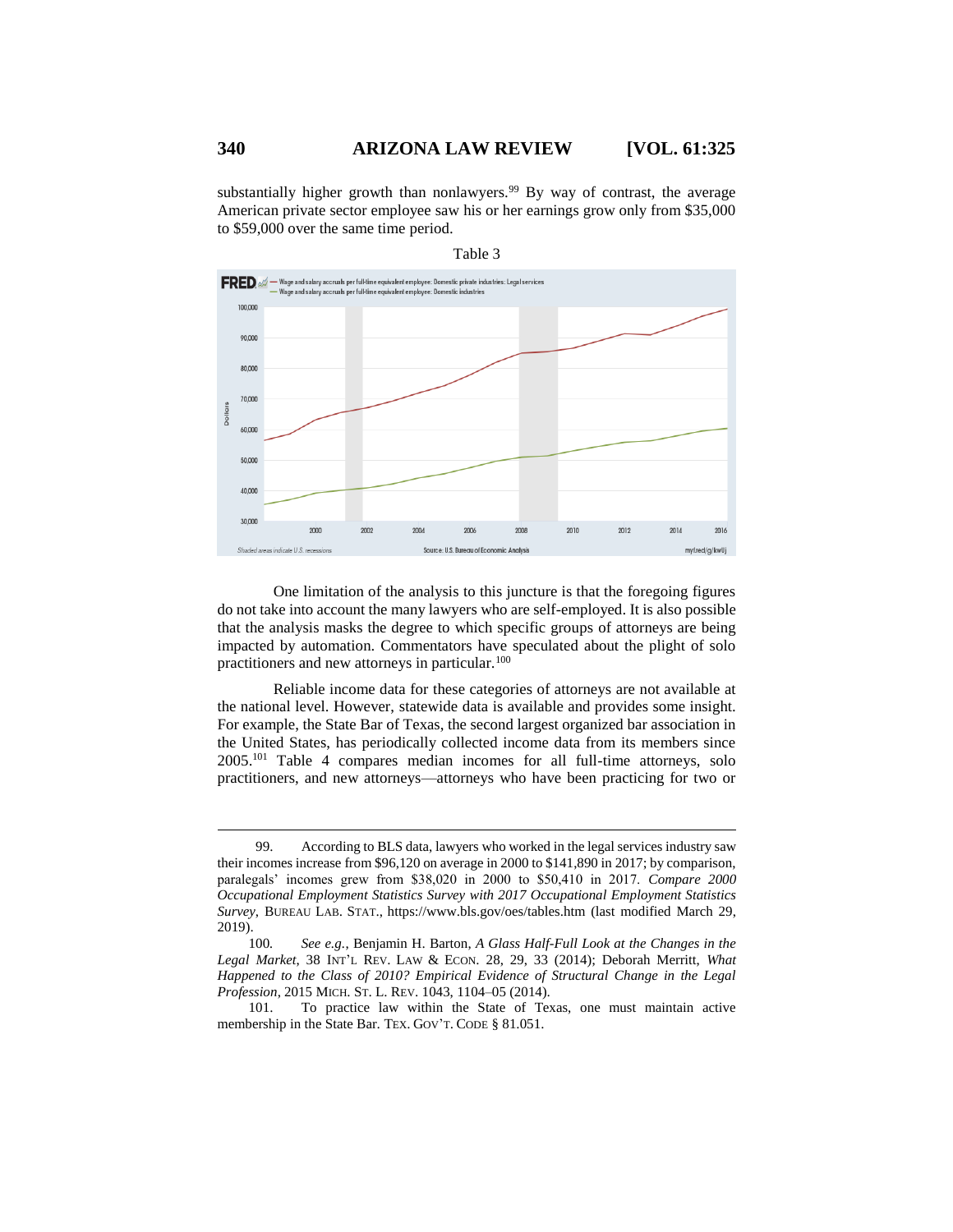fewer years—for the years 2005, 2011, and 2017.<sup>102</sup> Focusing on these years is instructive because they encompass the years leading to the boom, recession, and recovery.<sup>103</sup>



Table 4

As Table 4 shows, the median income of full-time Texas private practitioners rose slightly from 2005 to 2017. However, growth was unsteady as the median income fell by over \$7,000 from 2005 to 2011, before increasing by nearly \$12,000 from 2011 to 2017. This trend is consistent with the postrecession recovery seen in Tables 2 and 3. On the whole, private practitioners' real wages have fallen slightly from 2005. Solo practitioners were not as affected by the recession and have seen an increase in their median incomes of over \$21,000 since 2005, outpacing inflation.

Less experienced attorneys' economic prospects have varied greatly across this time period. The median income of a Texas private practitioner with zero to two years' experience in 2011 was approximately \$25,000 less than it was in 2005. However, by 2017, these attorneys' incomes rebounded such that they earned nearly \$15,000 more than they did in 2005. This nevertheless represents a small decline in real wages from 2005.

Although automation cannot be excluded as a cause of the modest income growth shown in Table 4, there are reasons to doubt its impact. From an economic perspective, the replacement of newer attorneys—whose incomes were most impacted by the recession as indicated in Table 4—would also have been less beneficial for firms than the replacement of middle-aged (and higher-paid) attorneys.<sup>104</sup> Tasks, such as document review, that have become increasingly

<sup>102.</sup> Author's calculations based on survey data from members of the State Bar of Texas (on file with author).

<sup>103.</sup> *See 2015 Economic Growth Strongest Since 2005*, REUTERS (July 28, 2017, 5:43 AM), https://www.reuters.com/article/us-usa-economy-gdp/2015-economic-growthstrongest-since-2005-idUSKBN1AD1JM.

<sup>104</sup>*. See* Daron Acemoglu & Pascual Restrepo, *Secular Stagnation? The Effect of Aging on Economic Growth in the Age of Automation* 5 (Nat'l Bureau of Econ. Res., Working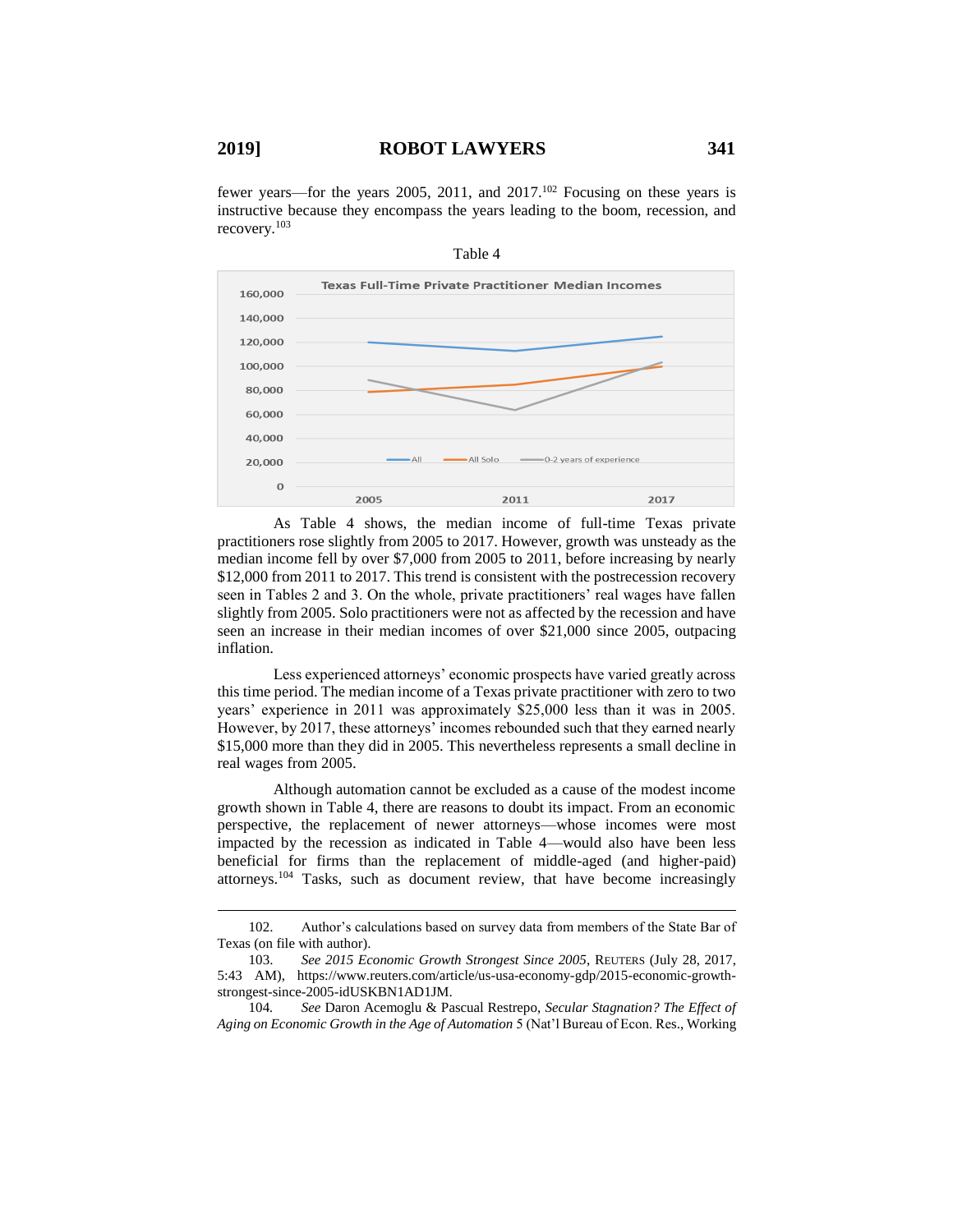automated are, as noted above, a small part of most attorneys' day-to-day tasks, and law firms outsourced such tasks to low-paid contract attorneys long before the recession.<sup>105</sup> Lastly, historically, law firms have been reluctant to invest in new technology, and there is no evidence that they made substantial outlays in the midst of a cataclysmic economic downturn that decimated profits.<sup>106</sup>

A more plausible explanation for the tepid income growth, particularly among younger attorneys, is that it is a function of the  $2008$  recession.<sup>107</sup> The recession dampened demand for high-end legal work, allowing corporate clients to insist on various types of cost-cutting, including the exclusion of junior attorneys from matters.<sup>108</sup> Rather than sacrificing profits, firms laid-off less experienced attorneys, cut compensation, and have only recently begun to revert to prerecession norms in hiring.<sup>109</sup>

<span id="page-17-0"></span>Employment and wages in the legal sector have risen steadily over time, particularly for attorneys. However, the slow growth in median wages shown in state data bears scrutiny. If wages were to continue to stagnate and even fall, this would be evidence that automation in the legal sector is reducing demand for attorneys.<sup>110</sup>

## **III. LAW WITHOUT LAWYERS?**

Thus far, this Article has maintained that the threat posed by intelligent machines has been overstated and fails to account for artificial intelligence's

107. *See, e.g.*, Hoynes et al., *Who Suffers During Recessions?*, 26 J. ECON. PERSP. 27, 45 (2012); Philip Oreopoulous et al., *The Short- and Long-Term Career Effects of Graduating in a Recession, 4 AM. ECON. J, 1, 3 (2012)* ("The persistent effects from adverse labor market conditions are much larger for individuals in the first year of their careers than for individuals with just a few years of experience.").

108*. See* Remus & Levy, *supra* not[e 4,](#page-1-2) at 531; *see also* Douglas R. Richmond, *The Contemporary Legal Environment and Employment Claims Against Law Firms*, 43 TEX. TECH. L. REV. 471, 489 (2011) (noting that firms justified layoffs of junior attorneys and compensation cuts as mandated by clients even though "clients simply want cheaper sausagethey do not care how it is made").

109*. See* Richmond, *supra* note [108,](#page-17-0) at 488–90. The nation's largest law firms recently increased starting-associate salaries to \$190,000, the second increase since the recession. *See* Sarah Randazzo, *Starting Law Firm Associate Salaries Hit \$190,000*, WALL ST. J. (June 12, 2018), https://www.wsj.com/articles/starting-law-firm-associate-salaries-hit-190-000-1528813210.

110. *See also* Acemoglu & Restrepo, *supra* not[e 29,](#page-4-0) at 11 (positing that automation via artificial intelligence is associated with reduced demand for labor and lower wages).

Paper 23077, 2017), https://www.nber.org/papers/w23077.pdf (documenting that automation is more prevalent when there is a shortage of newer workers to replace older ones).

<sup>105</sup>*. See* Remus & Levy, *supra* note [4,](#page-1-2) at 531–32. For a discussion of the rise of contract-attorney work, see R.A.BROOKS,CHEAPER BY THE HOUR: TEMPORARY LAWYERS AND THE DEPROFESSIONALIZATION OF LAW (2012).

<sup>106.</sup> Law firms, unlike most other businesses, are not permitted to accept investment from nonlawyers. This limits their ability to invest in technology as any outlays will have to come from the partners themselves. *See* Edward S. Adams & John H. Matheson, *Law Firms on the Big Board?: A Proposal for Nonlawyer Investment in Law Firms*, 86 CALIF. L. REV. 1, 30 (1998).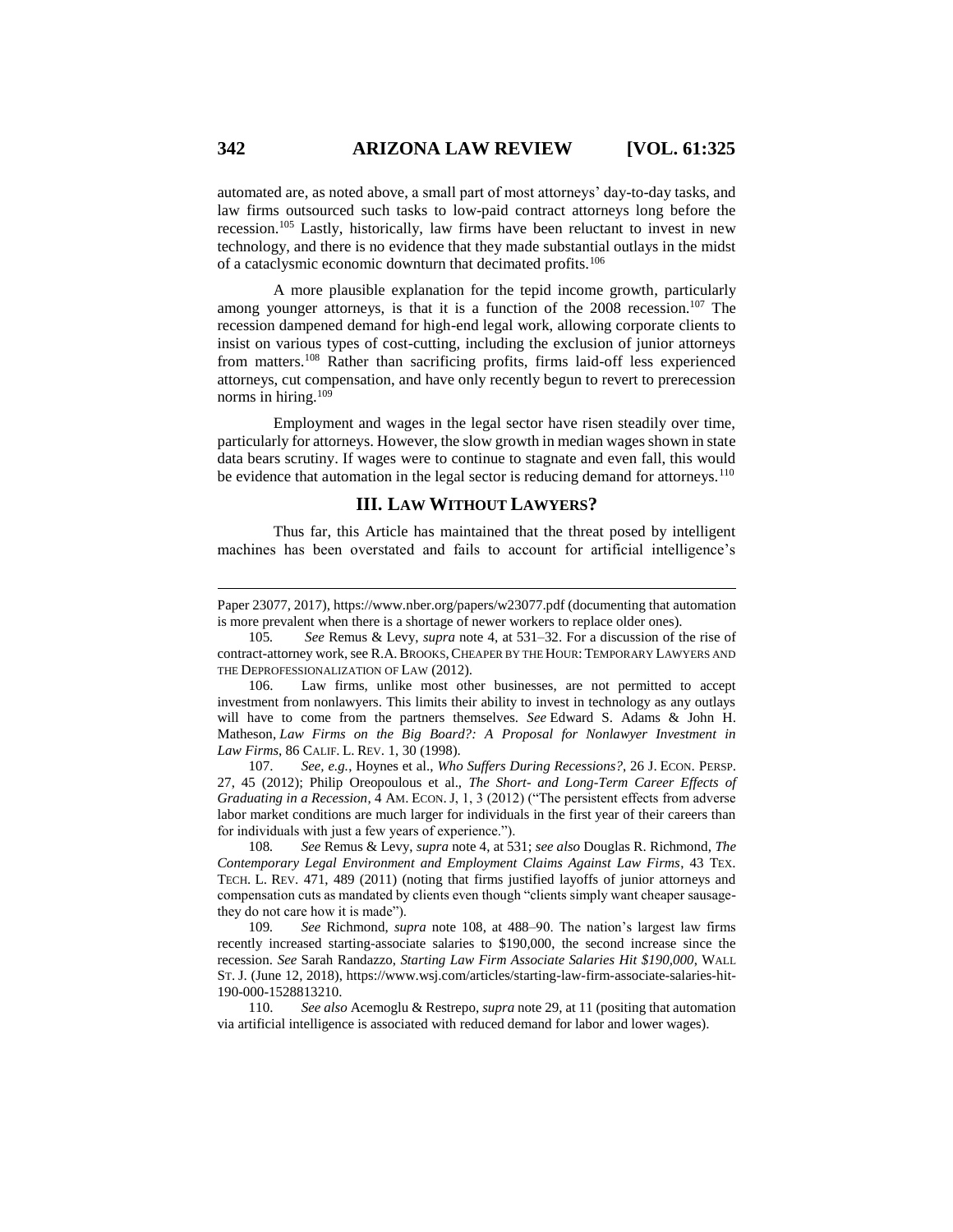limitations. That legal work is increasingly being automated is also inconsistent with most economic data. This Part contends that important policy considerations also counsel against replacing lawyers with intelligent machines in law, even if technical hurdles can be overcome.

<span id="page-18-0"></span>One consideration is largely practical. Intelligent machines pose a challenge to the dominant liability regime.<sup>111</sup> If lawyers fail to deliver competent legal services to their clients, they are subject to ethical discipline as well as malpractice suits.<sup>112</sup> Their responsibility can extend to the actions of third parties that are involved in the provision of legal services.<sup>113</sup> When lawyer robots err, who should be held responsible and compensate injured clients?<sup>114</sup>

What complicates such questions is that artificial intelligence is a "fluid" system"; engineers periodically update software, but the system evolves on its own as it encounters more data.<sup>115</sup> Uncertainty over liability and remedies may chill the adoption of artificial intelligence in law but may also lead to a regime where the lawyer remains the fulcrum of the legal representation, with ultimate responsibility for the services provided, although most of the day-to-day work would be performed

<sup>111.</sup> The literature on artificial intelligence and the appropriate liability regime is voluminous. *See, e.g.*, Mariano-Florentino Cuéllar, *A Simpler World? On Pruning Risks and Harvesting Fruits in an Orchard of Whispering Algorithms*, 51 U.C. DAVIS L. REV. 27, 27 (2017); Curtis E. Karnow, *Liability for Distributed Artificial Intelligences*, 11 BERKELEY TECH. L.J. 147, 147 (1996).

<sup>112.</sup> *See* MODEL RULES OF PROF'L CONDUCT r. 1.1; McKnight v. Dean, 270 F.3d 513, 518 (7th Cir. 2001) ("Legal malpractice is not a failure to be brilliant, but a failure to come up to even a minimum standard of professional competence.").

<sup>113.</sup> For rules governing lawyers and nonlawyers within the firm, see MODEL RULES OF PROF'L CONDUCT. r. 5.3(b) & (c). But lawyers are also responsible for the actions of lawyers and nonlawyers outside the firm. *See, e.g*., VA Legal Eth. Op. 1850, 2010 WL 5545407, \*4 (Jan. 1, 2010) ("The lawyer must be able to adequately supervise the nonlawyer if the work is outsourced."); Nebraska Ethics Advisory Opinion for Lawyers No. 10-03, 2010 WL 11064777, \*3 (NE. Jud. Eth. Comm. Jan. 1, 2010) ("A lawyer who accepts assignments or referrals from a legal service plan or referrals from a lawyer referral service must act reasonably to assure that the activities of the plan or service are compatible with the lawyer's professional obligations."). For a discussion of the liability of online providers of legal services such as LegalZoom, see Benjamin A. Barton, *Some Early Thoughts on Liability Standards for On-Line Providers*, 44 HOFSTRA L. REV. 541 (2015).

<sup>114.</sup> There may also be the possibility of imposing penalties directly on the robots. *See* Mark A. Lemley & Bryan Casey, *Remedies for Robots* 90–93 (Stan. Law and Econ. Olin, Working Paper No. 523, 2018), https://papers.ssrn.com/sol3/papers.cfm?abstract\_id=3223621##. For a discussion of the procedural challenges associated with imposing liability on robots, see generally Roger Michalski, *How to Sue a Robot*, 2018 UTAH L. REV. 1021.

<sup>115.</sup> Karnow, *supra* not[e 111,](#page-18-0) at 159; *see* Iria Giuffrida, Fredric Lederer & Nicolas Vermeys, *A Legal Perspective on the Trials and Tribulations of AI: How Artificial Intelligence, the Internet of Things, Smart Contracts, and Other Technologies Will Affect the Law*, 68 CASE W. RES. L. REV. 747, 753 (2018).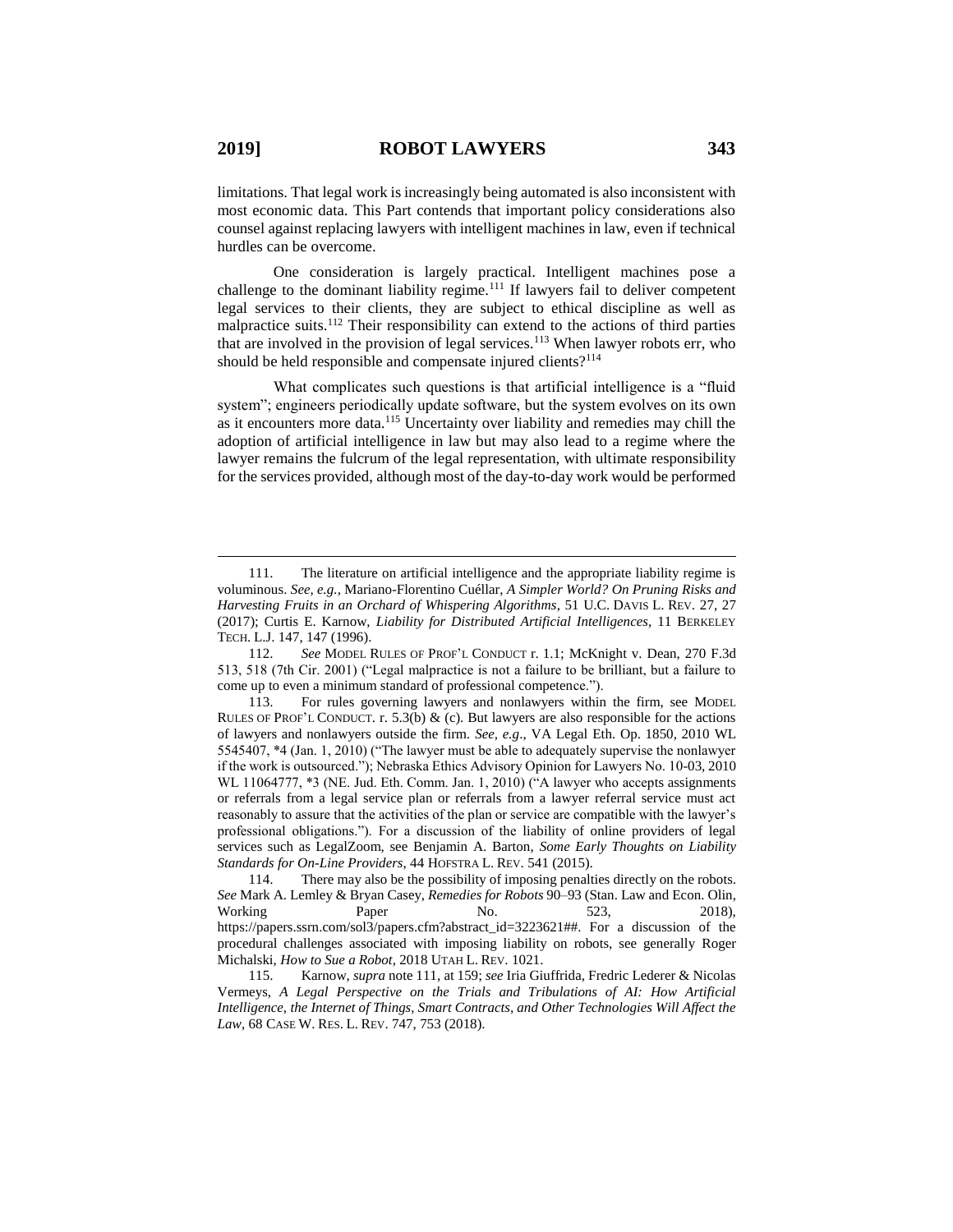by intelligent machines.<sup>116</sup> Under this scenario, demand for lawyers would not necessarily decrease if the cost of legal services were to fall such that more people would seek legal assistance.<sup>117</sup>

Yet, the lawyer's role should not be reduced to that of "cheapest cost avoider" in the delivery of legal services.<sup>118</sup> To be sure, clients turn to lawyers because they need legal services, and they might not be overly concerned if a machine, rather than a lawyer, completes much of the work. Sophisticated corporate clients, in particular, are likely to negotiate warranties and other protections into their engagements to shield themselves from any errors resulting from the use of artificial intelligence.<sup>119</sup> Ordinary individuals are not in a position to negotiate these protections or to assess the quality of the legal services they receive, which explains, in part, the rise of attorney licensing.<sup>120</sup>

But the attorney–client relationship is, at its core, dialectical.<sup>121</sup> Regardless of their level of sophistication, clients often do not have clear objectives and require assistance in shaping them.<sup>122</sup> Clients also sometimes misunderstand the legal system and do not view their situations, including any wrongs they may have

118. Calebresi and Hirschoff famously suggested that, in accident cases, liability should be apportioned to the person or entity who was in the best position to avoid the accident, i.e., "the cheapest cost avoider." Guido Calebresi & Jon. T. Hirschoff, *Toward a Test for Strict Liability in Torts*, 81 YALE L.J. 1055, 1060 (1974). Some scholars have sought to apply this framework to the lawyer's ethical role. *See, e.g*., Adam Samaha & Lior J. Strahilevitz, *Don't Ask, Must Tell – And Other Combinations*, 103 CALIF. L. REV. 919, 968 (2015) (noting that in discovery production the lawyer is almost always the "least cost avoider"); F. Scott Kieff, *The Case for Registering Patents and the Law and Economics of Present Patent-Obtaining Rules*, 45 B.C. L. REV. 55, 99 (2003).

119. The *Model Rules* recognize, in the context of conflict-of-interest rules, that clients that are experienced users of legal services do not require the same protections as less experienced ones. *See* MODEL RULES OF PROF'L CONDUCT r. 1.7 cmt. 22. *But see* Milan Markovic, *The Sophisticates: Conflicted Representation and the Lehman Bankruptcy*, 2012 UTAH. L.REV. 903 (questioning whether in-house counsel is able to monitor outside counsels' conflicts of interest, particularly when they have not been informed of their specific nature).

120*. See also* Mark T. Law & Sukkoo Kim, *Specialization and Regulation: The Rise of Professionals and the Emergence of Occupational Licensing Regulation,* 65 J. ECON. HIST. 723, 724 (2004) ("The sale and purchase of professional services are often subject to problems of asymmetric information . . . [P]rofessionals may choose to self-regulate, or professionals and consumers may seek government regulation to 'eliminate charlatans, incompetents or frauds' and 'protect the safety and welfare' of consumers.") (citations omitted).

121. Robert Gordon, *The Independence of Lawyers*, 68 B.U. L. REV. 1, 73 (1988).<br>122. See also Wald & Pearce, *supra* note 15, at 605 ("Self-interest accordingly 122*. See also* Wald & Pearce, *supra* note [15,](#page-2-1) at 605 ("Self-interest accordingly requires consideration of the long-term impact of conduct on family, friends, neighbors, and communities. Such a relational approach not only provides a foundation for a fulfilling professional role for lawyers but also for a more effective representation of clients.").

<sup>116.</sup> Lawyers already have an obligation to be familiar with technological changes relevant to their legal practices, which will eventually include artificial intelligence. *See* MODEL RULES OF PROF'L CONDUCT r. 1.1 cmt. 8.

<sup>117</sup>*. See also* Barton, *supra* not[e 100,](#page-15-0) at 36–38 (examining the impact of technology and other factors on the price of legal services).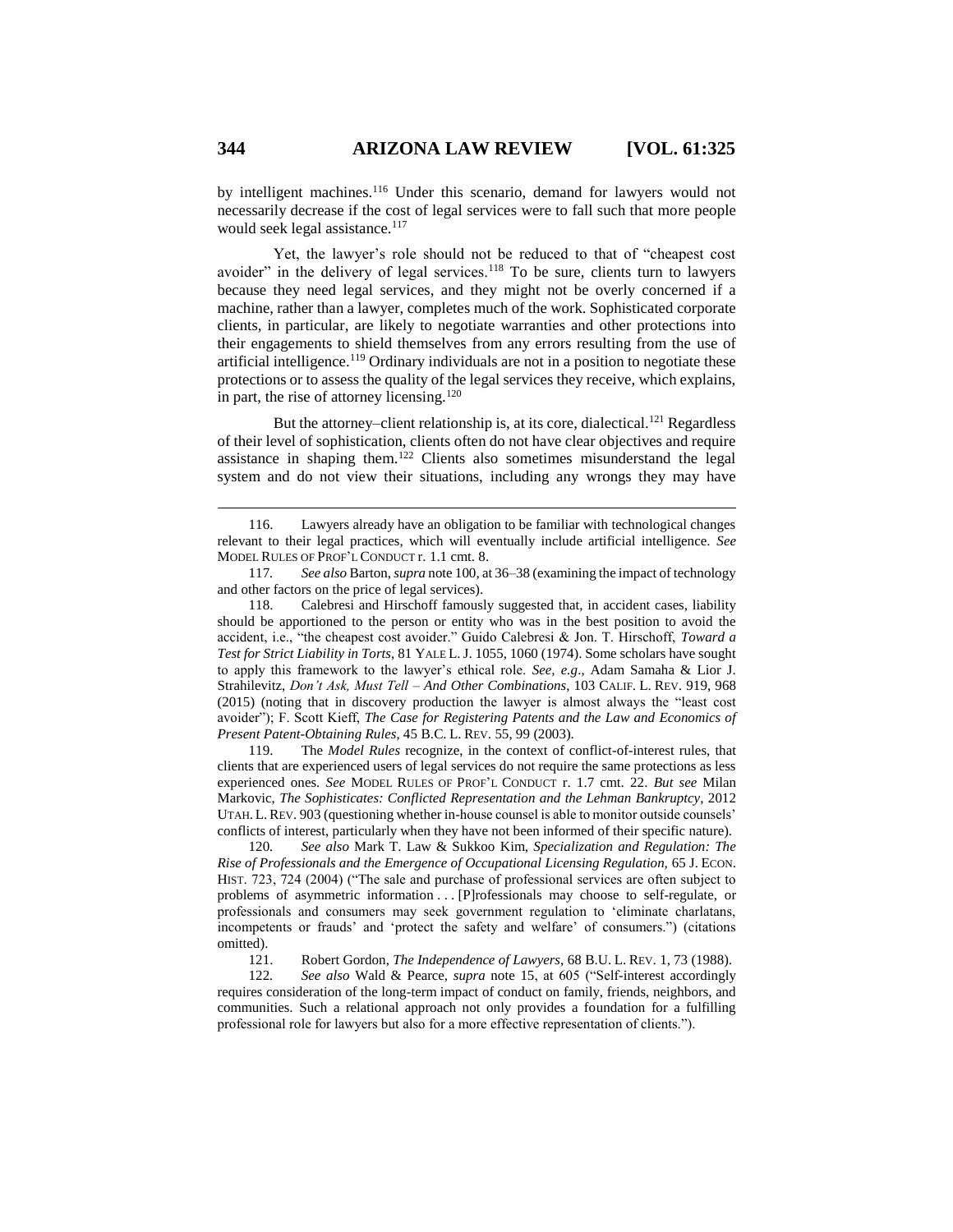suffered, in legalistic terms.<sup>123</sup> A fully autonomous, composed, and decided client may not require the counseling of an attorney, but that is not the messy reality of the law as lived.<sup>124</sup>

Conceiving of "legal assistance" as a transaction cost to be minimized through technology or otherwise is equally problematic.<sup>125</sup> Historically, lawyers have safeguarded the public interest while pursuing their clients' objectives.<sup>126</sup> This continues to be a fixture of many types of legal practice. For example, prosecutors do not merely seek convictions on behalf of the state; they are required to ensure that the accused is "accorded procedural justice."<sup>127</sup> Family lawyers are exhorted to consider the welfare of the children.<sup>128</sup> Corporate lawyers bridge the gap between an unfettered free market and the highly regulated market that exists in the real world<sup>129</sup> and also mitigate negative externalities associated with their clients' conduct.<sup>130</sup> The former general counsel of General Electric has described the corporate lawyer's role thusly:

> [The] ideal is that of a genuinely independent advisor who occupies a dual role: he not only guides clients through the maze of law and regulation to help realize the company's profit goals but also affirmatively promotes the company's compliance with law and

125*. See* Pasquale, *supra* note [58,](#page-8-1) at 5 (summarizing views of futurists and technologists); *see also* Barton, *supra* not[e 100,](#page-15-0) at 27 ("The work of lawyers is a quintessential transaction cost.")

126. Rebecca Roiphe, *The Decline of Professionalism*, 29 GEO J. LEGAL ETHICS 649, 665 (2016) (suggesting that professionalism is grounded in "suppressing individual selfinterest for the good of all").

127. MODEL RULES OF PROF'L CONDUCT r. 3.8. cmt. 1.

128*. See* Lewis Becker*, Ethical Responsibilities of a Lawyer for a Parent in Custody and Relocation Cases: Duties Respecting the Child and Other Conundrums*, 15 J. AM. ACAD. MATRIMONIAL L. 33, 45 (1998).

129. Ronald J. Gilson, *Value Creation by Business Lawyers: Legal Skills and Asset Pricing*, 94 YALE L.J. 239, 258 (1984).

130*. See* Eli Wald, *An Unlikely Knight in Economic Armor: Law and Economics in Defense of Professional Ideals*, 31 SETON HALL L. REV. 1042, 1062 (2001) ("The public service ideal . . . correspond[s] to the social good as it guides lawyers to advise their clients against actions that impose negative externalities on other parties, and suggests that lawyers refrain from assisting clients in the pursuit of such goals."). In-house lawyers may be better positioned to prevent negative externalities. *See* Sung Hui Kim, *The Banality of Fraud: Re-Situating the Inside Counsel as Gatekeeper*, 74 FORDHAM L. REV. 983, 998–99 (2005) (suggesting that in-house counsel are better situated to detect and interdict fraud).

<sup>123</sup>*. See* Catherine R. Albiston & Rebecca L. Sanderfur, *Expanding the Empirical Study of Access to Justice*, 2013 WIS. L. REV. 101, 117–18 ("How people understand their problems plays a large role in how they respond to them . . . [R]esearch reveals that when Americans are asked about their experiences with problems or situations that happen to be justiciable, 'they often do not think of their justice problems in legal terms.'") (citation omitted).

<sup>124</sup>*. See also* David Luban, *Optimism, Skepticism, and Access to Justice*, 3 TEX. A&M L. REV. 495, 504 (2016) ("Civil justice deficits are not simply information problems. They are emotional problems as well, and dealing with those emotions—the fears, stresses, and anxieties . . . may be an essential part of the legal solution.").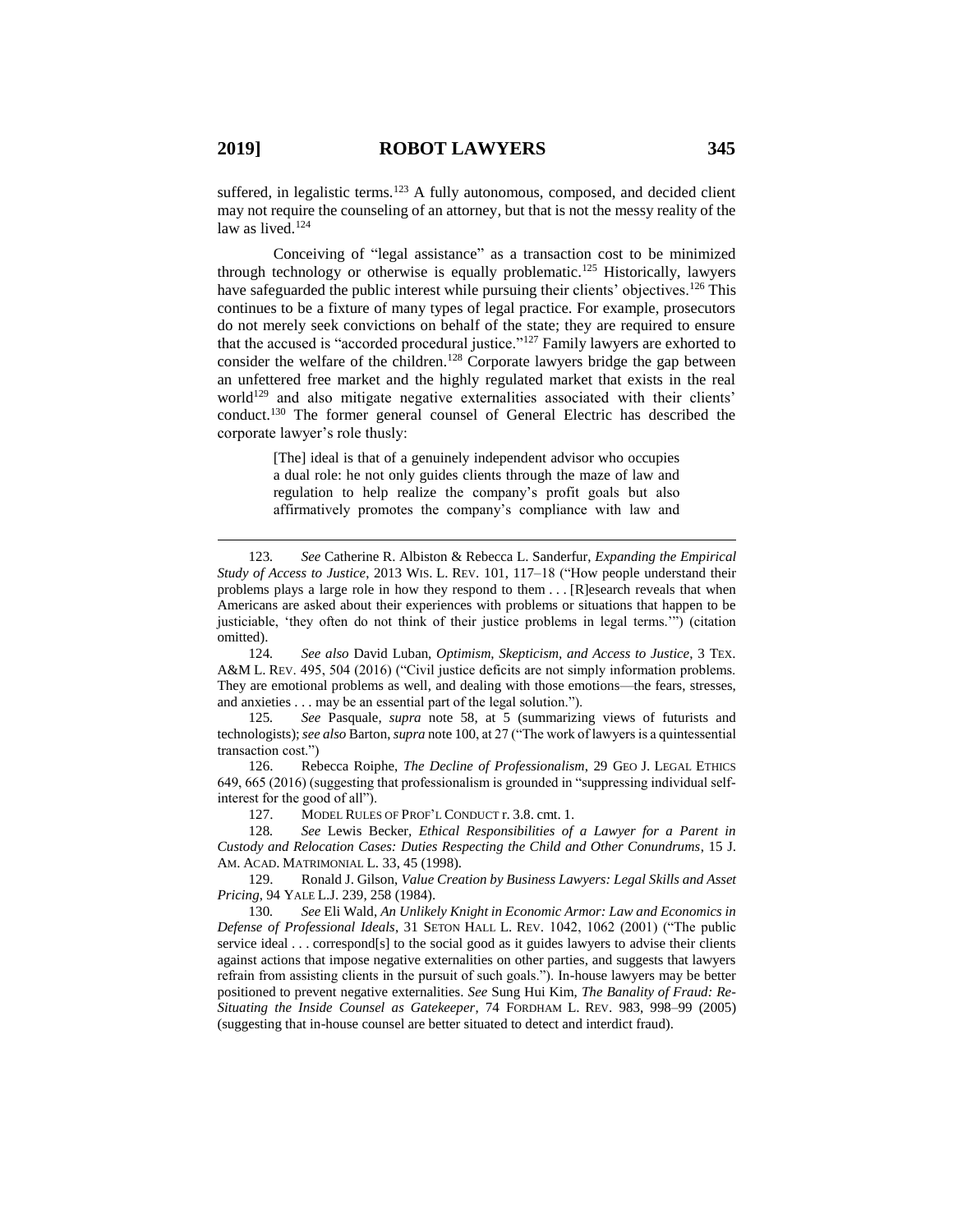fosters cooperation with other companies to engage in collective action for the public good. $131$ 

One especially vital responsibility of attorneys is to push back against clients' unlawful and misguided ends.<sup>132</sup> In this regard, the lawyer is a gatekeeper who functions as a "buffer between the illegitimate desires of his client and the social interest."<sup>133</sup> Lawyers sometimes fail to abide by their gatekeeping obligations, as high-profile failures, like the Enron bankruptcy, indicate.<sup>134</sup> But the expectation that attorneys will gatekeep is ubiquitous and applies to matters ranging from private securities offerings to personal-injury cases.<sup>135</sup>

An intelligent machine may be able to determine if a course of conduct is unlawful; it may also be able to calculate the probability that any misconduct will be detected. What it cannot do is fulfill the other crucial "half" of a lawyer's role: shaming and persuading clients and would-be clients "that they are damned fools and should stop."<sup>136</sup> As David Luban has explained, intelligent machines lack emotional intelligence and moral authority and cannot buttress legal and non-legal considerations to exhort clients to act in accordance with the law.<sup>137</sup>

133. Talcott Parsons, *A Sociologist Looks at the Legal Profession* in ARTICLES ON SOCIOLOGICAL THEORY 370, 384 (1954) *cited in* Ronald Gilson, *The Devolution of the Legal Profession: A Demand Side Perspective*, 49 MD. L. REV. 869, 884 (1990).

134*. See, e.g.*, Susan P. Koniak*, Corporate Fraud: See, Lawyers*, 26 HARV. J. L. & PUB. POL'Y, 195, 198–207 (2003); Robert W. Gordon, *A New Role for Lawyers?: The Corporate Counselor After Enron,* 35 CONN. L. REV. 1185, 1185–90 (2003).

135*. See, e.g.*, Mark C. Suchman & Mia L. Cahill, *The Hired Gun as Facilitator: Lawyers and the Suppression of Business Disputes in Silicon Valley*, 21 LAW & SOC. INQ. 679, 698 (1996) (suggesting that lawyers gatekeep by determining which clients gain access to investors by placing their reputational capital behind certain entities and not others); Herbert M. Kritzer, *Contingency Fee Lawyers as Gatekeepers in the Civil Justice System*, 81 JUDICATURE 22, 22–23 (1997) (noting that personal-injury lawyers serve as gatekeepers by screening out cases that are frivolous and are unlikely to net a substantial return); *see also*  MODEL RULES OF PROF'L CONDUCT r. 1.13(b) (describing the lawyer's duty to report substantial wrongdoing imputable to his or her organization up the organizational ladder).

136. Elihu Root famously declared that "half the practice of a decent lawyer consists in telling would-be clients that they are damned fools and should stop." PHILIP C. JESSUP, 1 ELIHU ROOT 133 (1938).

137*. See* Luban, *supra* note 124, at 505 ("[H]uman beings can have moral authority, and machines have none . . . Moral sense is . . . an indispensible piece of legal judgment and legal advice.")' MODEL RULES OF PROF'L CONDUCT r. 2.1.

<sup>131</sup>*. See* Robert Gordon, *The Return of the Lawyer Statesman*, 69 STAN. L. REV. 1731, 1753 (2017) (citations omitted); *see also* W. Bradley Wendel, *In Search of Core Values*, 16 LEGAL ETHICS 350, 365 (2014) ("The lawyer's role is best understood as mediating between the interests of clients and the public interest. Professionalism . . . refers not to a closed cartel or to the abnegation of the desire to earn a living, but to a commitment to maintaining the law and related institutions in good working order instead of attempting to game or subvert it.").

<sup>132</sup>*. See* MODEL RULES OF PROF'L CONDUCT r. 2.1; *see also* Fred C. Zacharias*, Lawyers as Gatekeepers*, 41 SAN DIEGO L. REV. 1387, 1405 (2004) ("[T]he lawyer's job consists as much of standing in the way of misguided client pursuits as of implementing client desires.").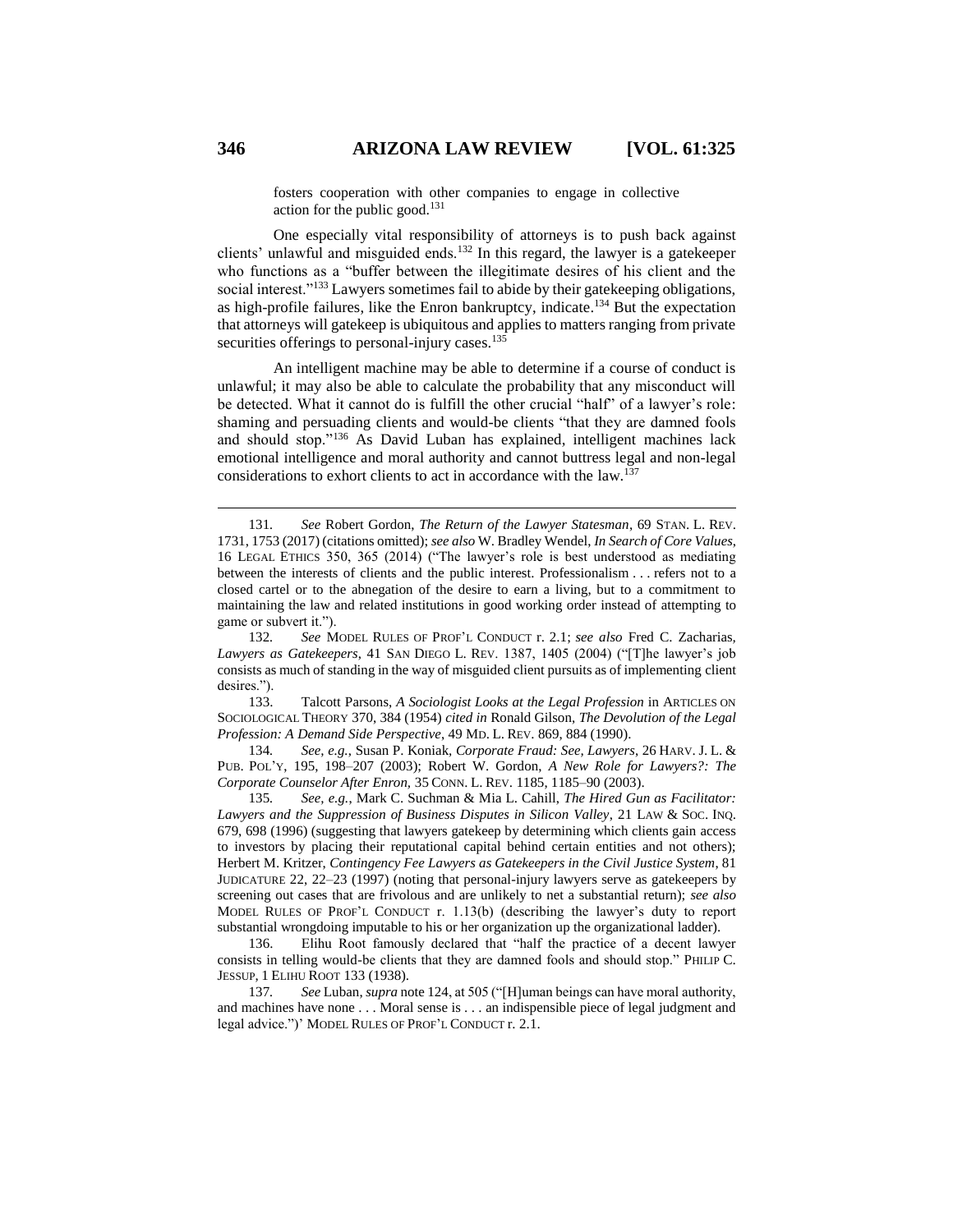To illustrate the ramifications of substituting machines for attorneys, consider DoNotPay, a smartphone application that assists users in fighting parking tickets.<sup>138</sup> DoNotPay suggests various defenses for parking violations and prepares a filing based on the user's inputs.<sup>139</sup> One such defense is that the user was facing a medical emergency at the time of the alleged violation.<sup>140</sup> Although a small number of individuals may park illegally because of medical emergencies, the reality is that any unscrupulous DoNotPay user can obtain the app's assistance to raise the "medical emergency" defense.<sup>141</sup> DoNotPay, unlike a lawyer, has no obligation to weed out illegitimate defenses or dissuade the user from lying as part of his or her appeal of a ticket.<sup>142</sup> Rather, users agree to indemnify DoNotPay in connection with claims that arise from the user's misdeeds. <sup>143</sup> DoNotPay aspires to migrate into family law and other practice areas.<sup>144</sup>

Parking disputes are admittedly low stakes, but even in traffic court, truth and justice matter. One can conceive of a future where litigants, assisted by apps utilizing artificial intelligence, flood real (or virtual) courts with unsustainable claims, with harried judges left to separate the wheat from the chafe.<sup>145</sup> That some courts operate in this manner already—albeit without the involvement of intelligent machines—does not mean that society should emulate and expand upon these flawed models. 146

Attorneys also differ from intelligent machines in another crucial respect: they can explain themselves. In offering legal advice to clients, lawyers articulate

 $\overline{a}$ 

145*. See also* Daniel Currell & Todd M. Henderson, *Can Lawyers Stay in the Driver's Seat?*, 38 INT'L REV. L. & ECON. 17, 28 (2014) ("Increasing access to lawyers, which lowering prices would presumably do, is not clearly a good thing. For it to be so, one would have to believe that lawyers and legal processes add social value beyond their social cost, which is not at all obvious.").

146. In bemoaning the rise of self-representation, the former chief judge of the Court of Appeals of the State of New York likened these courts to "the emergency room for society's worst ailments." Jonathan Lippman, *A Proactive Judicial Branch: Confronting the Crisis of the Unrepresented*, 2011 CARDOZO L.REV. DE NOVO 1, 1; *see also* Roger C. Cramton, *Delivery of Legal Services to Ordinary Americans*, 44 CASE W. RES. L. REV. 531, 562–65 (1994) (summarizing concerns about various forms of litigation simplification); *cf.* Jessica K. Steinberg, *Adversary Breakdown and Judicial Role Confusion in "Small Case" Civil Justice*, 2016 BYU L. REV. 899, 947–48 (2016) (suggesting that judges take a more active role in cases involving unrepresented litigants).

<sup>138</sup>*. See* John Mannes, *DoNotPay Launches 1,000 New Bots to Help You with Your Legal Problems*, TECHCRUNCH (July 12, 2018), https://techcrunch.com/2017/07/12/donotpay-launches-1000-new-bots-to-help-you-withyour-legal-problems.

<sup>139</sup>*. See* Pasquale, *supra* note 58, at 15.

<sup>140</sup>*. Id.*

<sup>141</sup>*. See id.* at 13.

<sup>142</sup>*. See* MODEL RULES OF PROF'L CONDUCT r. 3.1 & 3.3.

<sup>143</sup>*.* Pasquale, *supra* note 58, at 16. As Pasquale notes, lawyers generally cannot shift risk to clients. *See id.* at 18.

<sup>144</sup>*. See* Elliot Krause, *This Robot Will Handle Your Divorce Free of Charge*, WALL ST. J. (Oct. 26, 2017), https://www.wsj.com/articles/this-robot-will-handle-yourdivorce-free-of-charge-1522341583.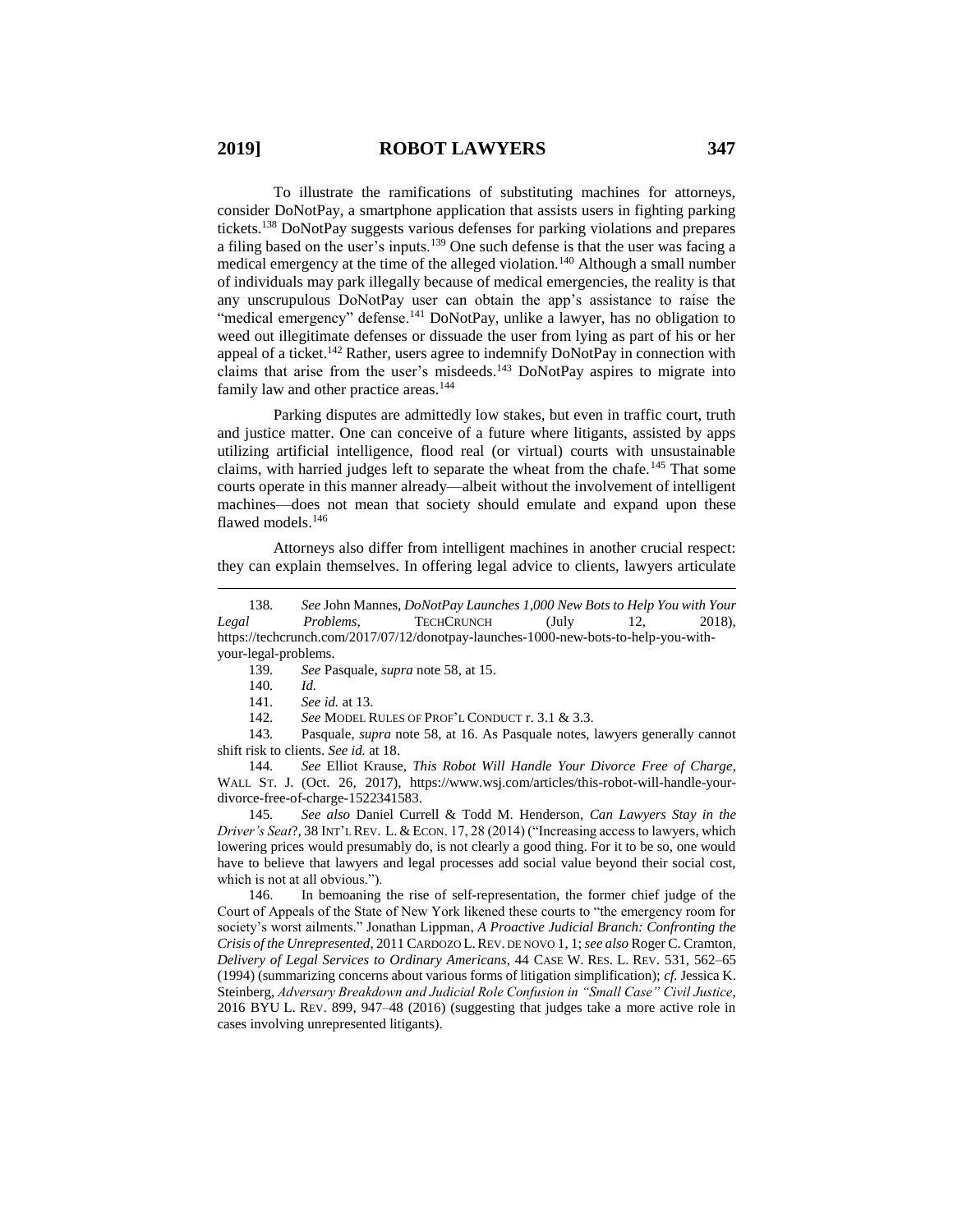reasons for their positions; the reasons justify the conclusions reached.<sup>147</sup> Reasongiving recognizes the autonomy of the client and also ensures accountability and transparency.<sup>148</sup> The attorney can be judged based not only on the outcome obtained for the attorney but also on the reasoning that led to the outcome. If the reasoning is unconvincing or faulty, the client can push back against the attorney or choose to terminate the representation.

Intelligent machines—especially advanced ones—do not provide reasons for their decisions.<sup>149</sup> Their reasons are inscrutable even to their creators<sup>150</sup> because they alter their programming as they "learn" more data.<sup>151</sup> Some degree of opacity is inevitable and perhaps welcome: the public is generally unconcerned with the inner workings of email spam filters.<sup>152</sup> But when rights and liabilities are concerned, this inscrutability is highly problematic. Harry Surden writes:

> <span id="page-23-0"></span>Articulated rationale is a central tenet of legal decision-making, particularly when decisions involve the deprivation of liberty or property. However, to the extent that legal officials are assisted by artificial intelligence systems that have core interpretability limitations, such articulable rationales may not be possible, undermining central legal norms . . . [S]uch such uninterpretable mathematical models may further mask underlying, and undesirable, biases  $\ldots$ .<sup>153</sup>

No matter how sophisticated the artificial intelligence, clients cannot be expected to conform their activities pursuant to reasoning that they cannot access, let alone comprehend.<sup>154</sup>

153. Surden, *supra* not[e 149,](#page-23-0) at 4.

<sup>147.</sup> Frederick Schauer, *Giving Reasons*, 47 STAN. L. REV. 633, 635 (1995); *see* Herbert Wechsler, *Toward Neutral Principles of Constitutional Law*, 73 HARV. L. REV. 1, 19–20 (1959) ("The virtue or demerit of a judgment turns, therefore, entirely on the reasons that support it.").

<sup>148</sup>*. See* Mathilde Cohen, *When Judges Have Reasons to Not Give Reasons: A Comparative Law Approach*, 72 WASH. & LEE L. REV. 483, 504–08 (2015) (summarizing main rationales for reason-giving).

<sup>149</sup>*. See* Harry Surden, *Values Embedded in Legal Artificial Intelligence* 4 (U. Colo. L. Legal Studies, Research Paper No. 17-17, 2017), https://papers.ssrn.com/sol3/papers.cfm?abstract\_id=2932333; Jenna Burrell, *How the Machine 'Thinks': Understanding Opacity in Machine Learning Algorithms*, BIG DATA & SOC'Y 5 (2016), https://journals.sagepub.com/doi/pdf/10.1177/2053951715622512.

<sup>150.</sup> Surden, *supra* not[e 149,](#page-23-0) at 4.

<sup>151.</sup> Burrell, *supra* not[e 149,](#page-23-0) at 5.

<sup>152</sup>*. But see id*. at 7–9 (examining false positives in spam).

<sup>154.</sup> Some artificial intelligence researchers are seeking to train intelligent machines to explain their reasons, but this research is in its infancy. *See* Alex Woodie, *AI, You've Got Some Explaining to Do*, DATANAMI (July 6, 2018), https://www.datanami.com/2018/07/06/ai-youve-got-some-explaining-to-do/; *see also* Davide Castelvecchi, *Can We Open Up the Blackbox of AI?*, NATURE (Oct. 5, 2016), https://www.nature.com/news/can-we-open-the-black-box-of-ai-1.20731 (likening the effort to have artificially intelligent systems explain their reasoning to humans "explaining Shakespeare to a dog").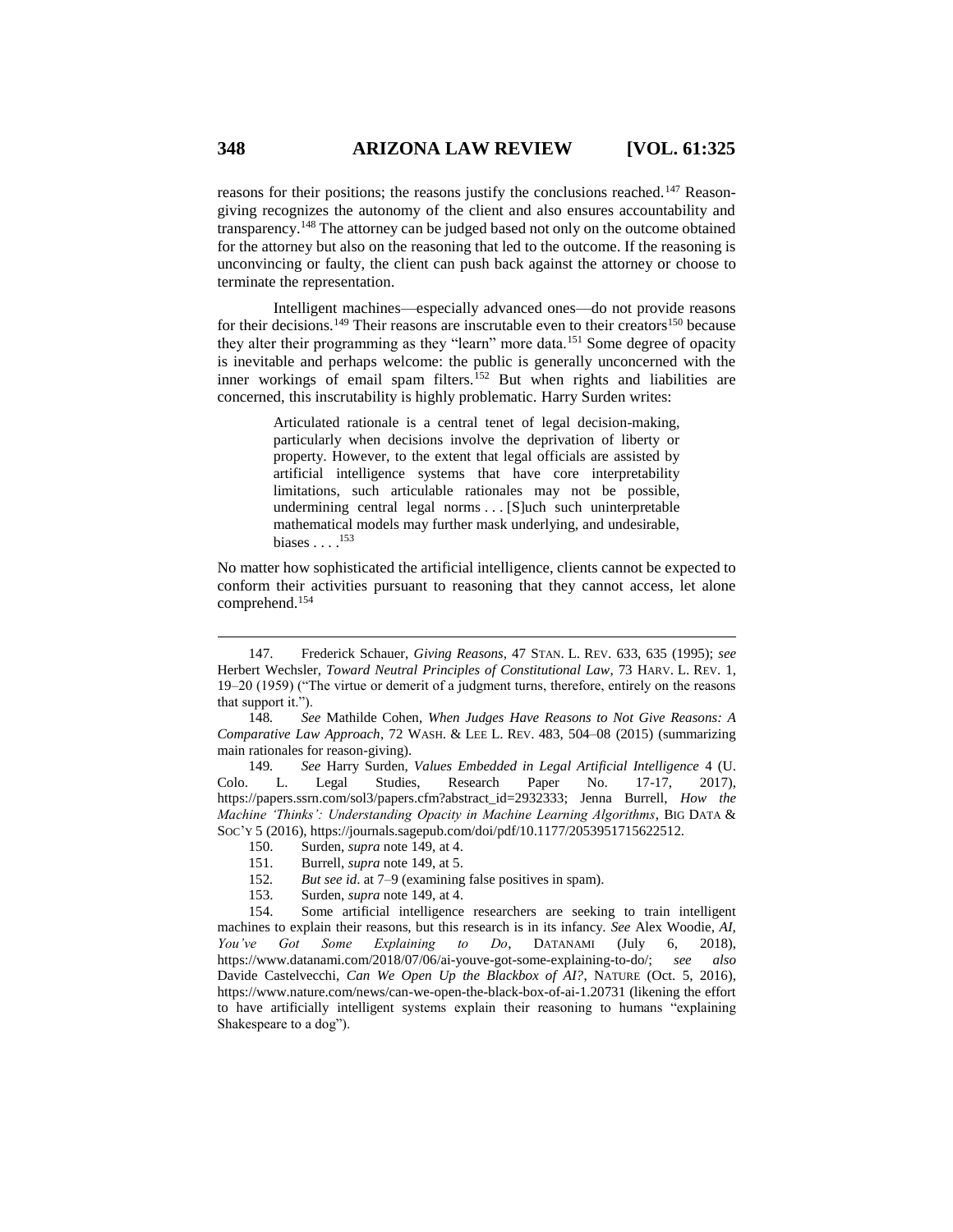One possible counterargument is that for most legal matters, clients are simply seeking a sense of the legal terrain. They are uninterested in reasons; they merely seek to know whether their actions are illegal and their potential liabilities. But, even accepting this premise,<sup>155</sup> clients do certainly have an interest in accurate legal assessments. Because clients can neither monitor nor comprehend intelligent machines' reasoning, they will be unable to discern whether their robot advisors have erred, and any flaws could go uncorrected.

A legal system dominated by intelligent machines would differ radically from one populated by lawyers. In theory, such a system would be more accessible if everyone were guaranteed equal access to these machines.<sup>156</sup> But attorneys sustain the legal system by forming trusting relationships with their clients and ensuring compliance with the law. Core values, such as truth and transparency in the legal system, would be jeopardized without them.

#### **CONCLUSION**

Much of the discourse surrounding artificial intelligence and the law provides an impoverished understanding of artificial intelligence and lawyers' actual work. Artificial intelligence is changing legal practice, as it is other human domains, but most legal tasks that occupy lawyers' days do not lend themselves to automation. The rise of intelligent machines should induce anxiety only among segments of the legal profession that provide routinized and formulaic solutions for clients.

In some respects, the legal services market has been slow to recover from the 2008 recession, and this has coincided with the emergence of alternative legal service providers. However, these developments should not obscure that lawyer employment and wages have been growing steadily over the last twenty years, which would not be the case if automation were taking hold. To the extent that automation has had a negative impact on the legal sector, it has been on nonlawyer staff. Artificial intelligence is likely to benefit lawyers by freeing them from low-margin, unrewarding work, such as document review, and allowing them to concentrate on their core duties: advising and advocating for clients.

Whatever the eventual capabilities of intelligent machines, lawyers fulfill an invaluable and multi-faceted role in the legal system. They support and counsel their clients, effectuate compliance with the law, and help to safeguard the public interest. Lawyers are also responsible and can be held accountable for deficient representation. The legal system is not a parking ticket to be gamed, and reckless automation of whole swaths of legal work is bound to destabilize the system. Rather

<sup>155.</sup> *See* Oliver Wendell Holmes, *The Path of the Law*, 10 HARV. L. REV. 457, 459 (1897) (positing that law should be viewed from the perspective of the "bad man . . . who cares only for the material consequences").

<sup>156.</sup> Artificial intelligence is currently more effective for white populations than minority ones. *See* Ryan Calo, *Artificial Intelligence Policy: A Primer and Roadmap*, 51 U.C. DAVIS L. REV. 399, 411–12 (2017). Intelligent machines are also unlikely to be free to use, potentially exacerbating existing inequalities. *See generally* McGinnis & Pearce, *supra* note [16,](#page-2-0) at 3065 ("The commodification of legal services highlights the reality that legal services, and therefore access to justice, are bought and sold. As with other commodities, more money can buy better quality.").